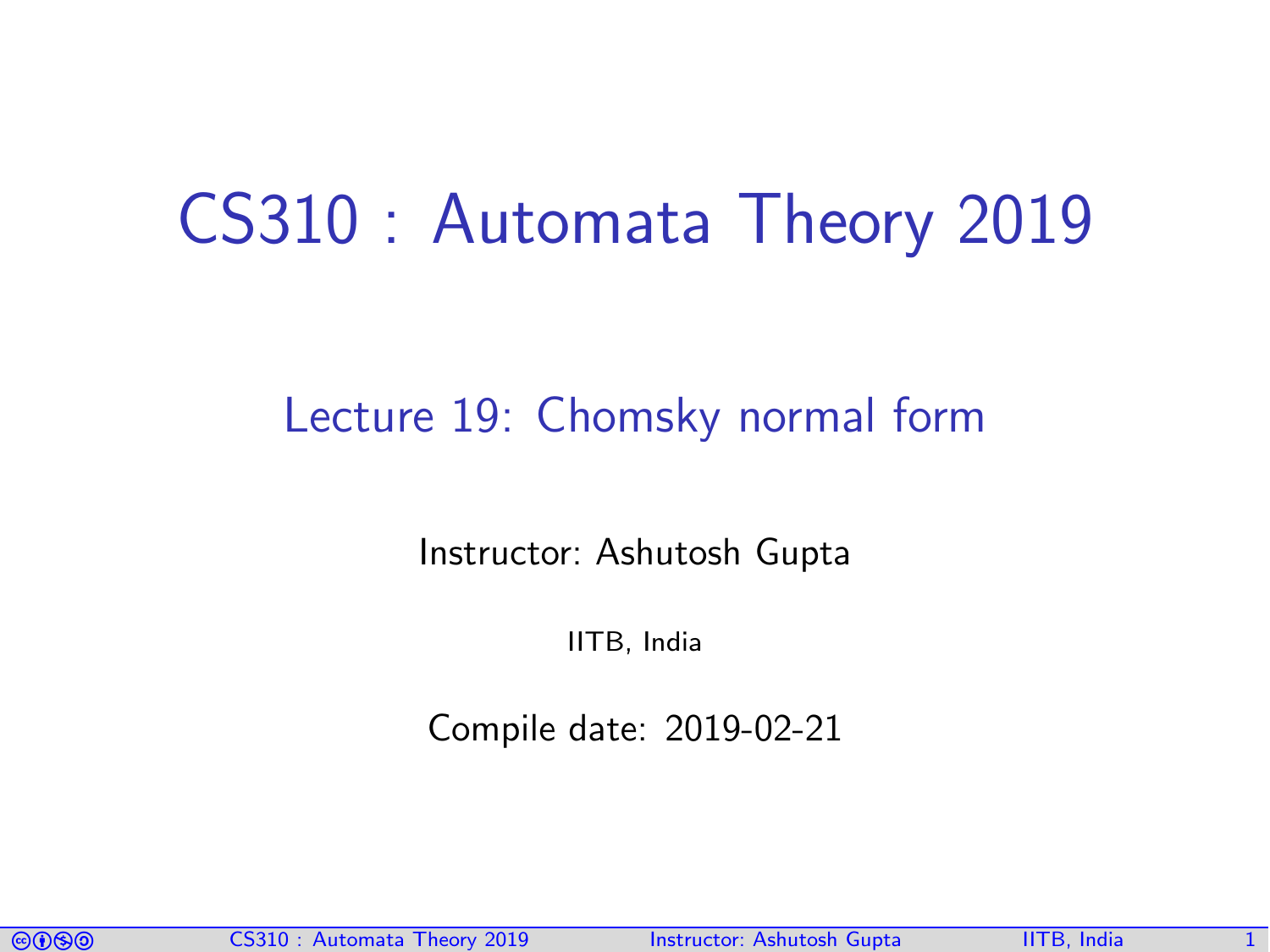### Normal forms

A class of objects may have multiple objects that have same thing.

#### Example 19.1

- In the set of linear expressions,  $x x + y + 2$  and  $y + 2$  have same meaning.
- We prefer to handle simplified versions or normalized versions the objects.
- We will look into a normal form of CFGs.

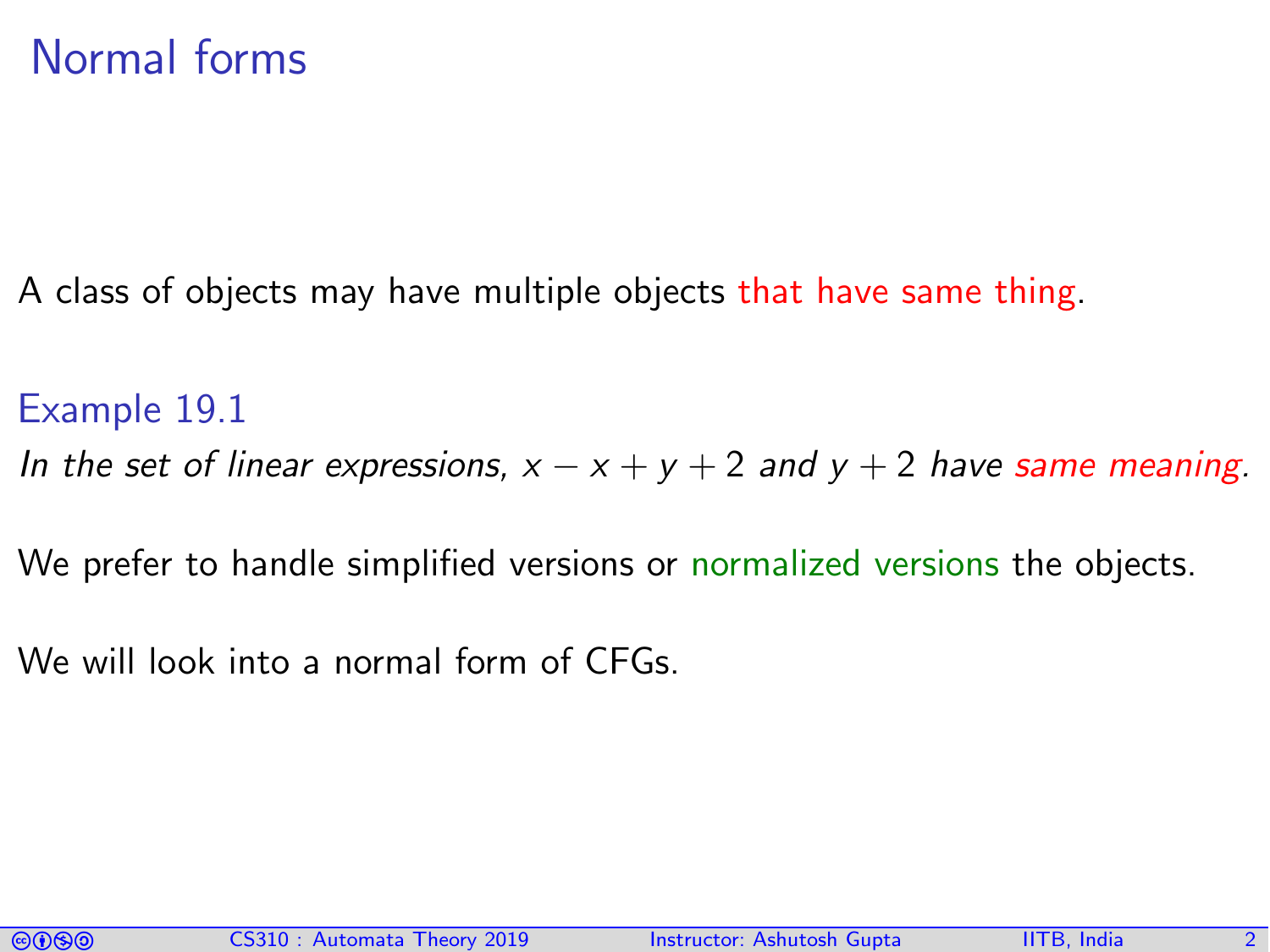## Chomsky normal form

#### Definition 19.1

A grammar  $G = (N, T, P, S)$  is in Chomsky normal form if the production rules in P are in either of the following forms.

► 
$$
A \rightarrow BC
$$
 or   
\nat RHS  
\n►  $A \rightarrow a$ , No  $\epsilon$  derivations

where  $A, B, C \in \mathbb{N}$  and  $a \in \mathbb{T}$ .

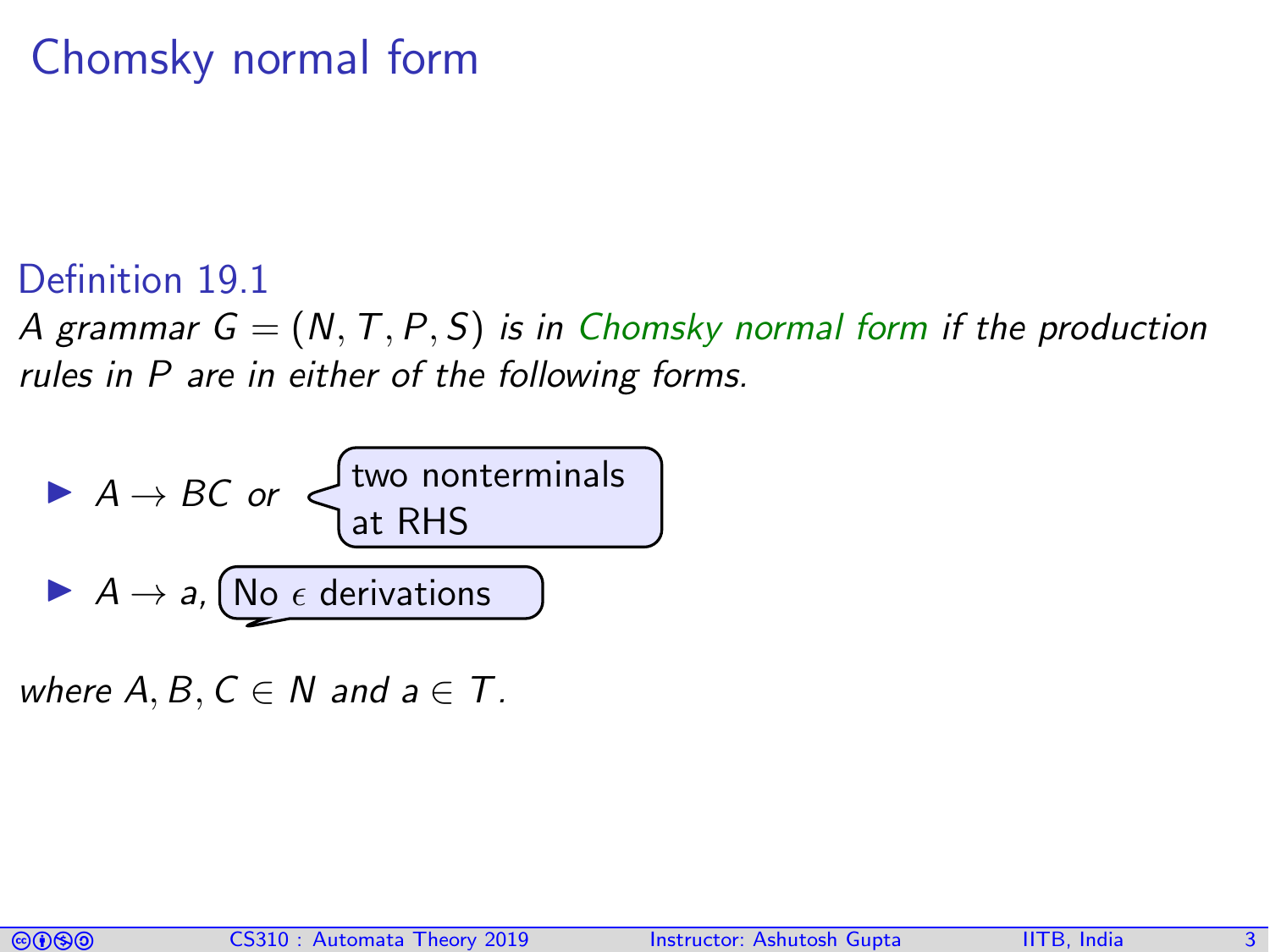# Converting to Chomsky normal form

We can translate any grammar to a grammar in Chomsky normal form, while preserving (almost) the recognized language.



We will see a sequence of simplifications first.

- $\blacktriangleright$  Eliminate useless symbols
- Eliminate  $\epsilon$  productions
- Eliminate unit productions

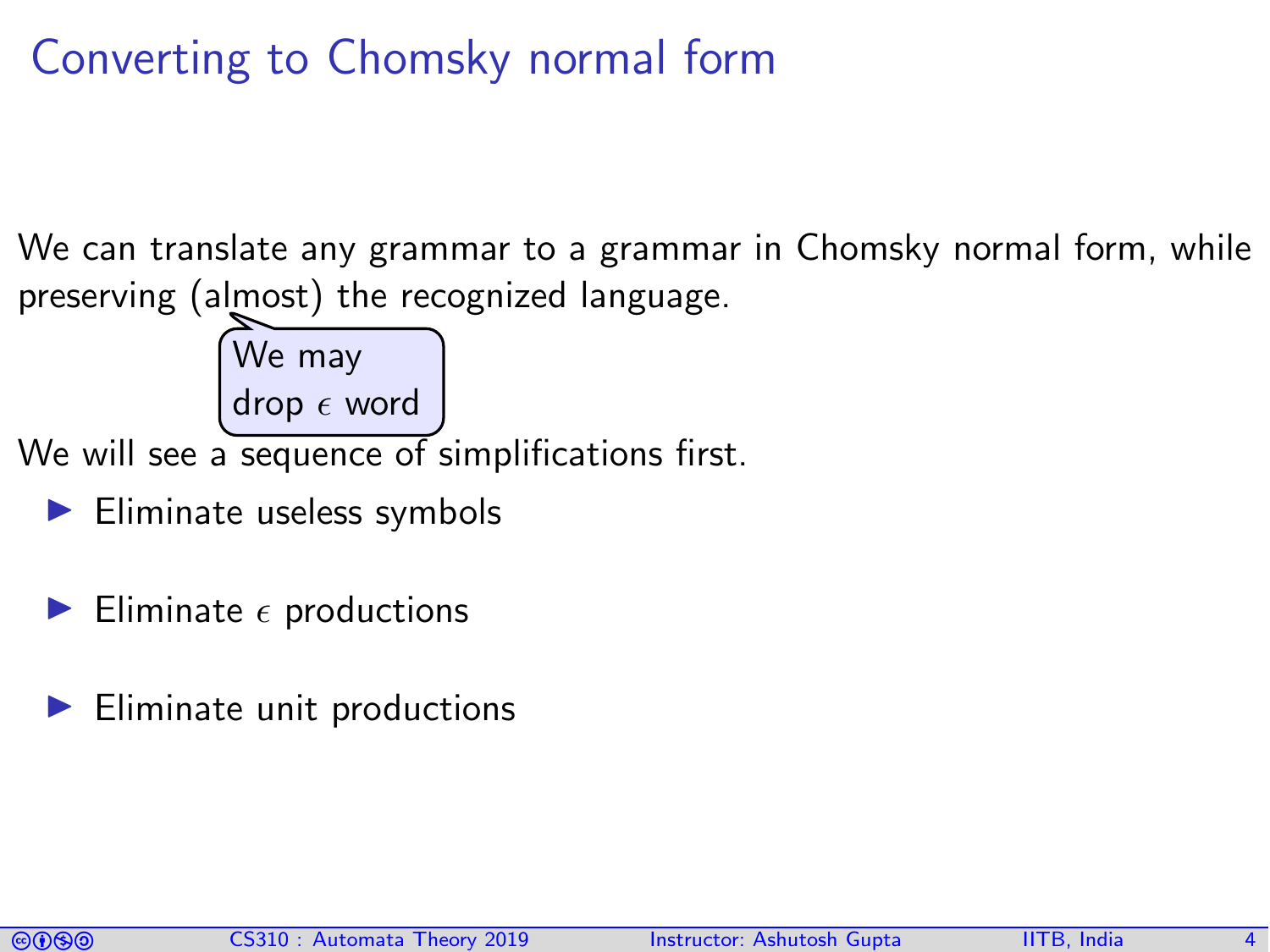# Topic 19.1

### <span id="page-4-0"></span>[Eliminate useless symbols](#page-4-0)

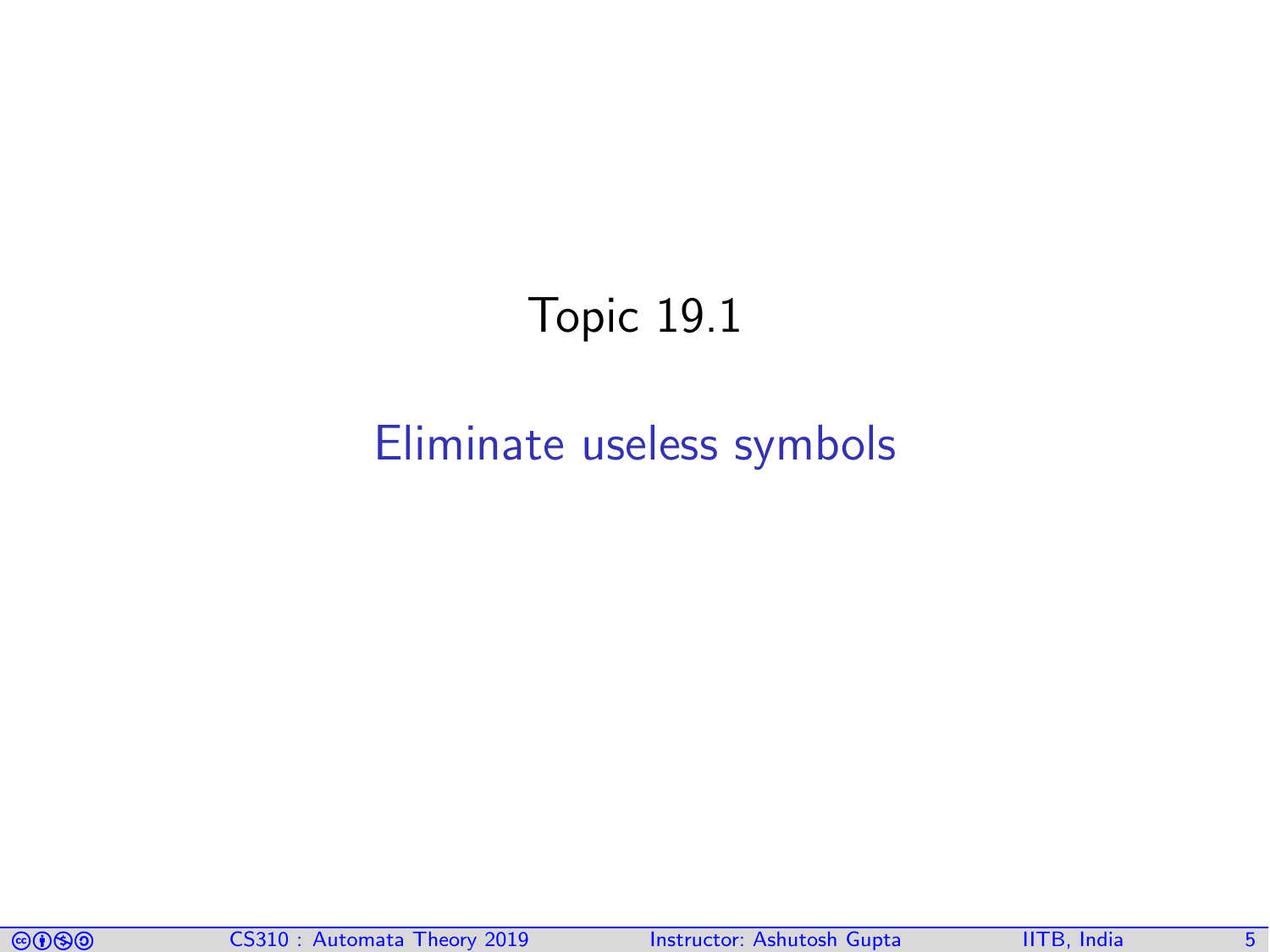### Eliminate useless symbols

Consider grammar  $G = (N, T, P, S)$ .

Definition 19.2  $X\in \mathsf{N}\cup \mathsf{T}$  is useful, if there is a derivation  $\mathsf{S}\overset{*}{\Rightarrow} \alpha \mathsf{X}\beta \overset{*}{\Rightarrow}$  w for  $\mathsf{w}\in \mathsf{T}^*.$ 

```
Definition 19.3
X \in N \cup T is useless, it X is not useful.
```
It is clear that eliminating production rules involving useless symbols have no impact on the language of the grammar.

Let us define two classes of symbols to help us remove the useless symbols.

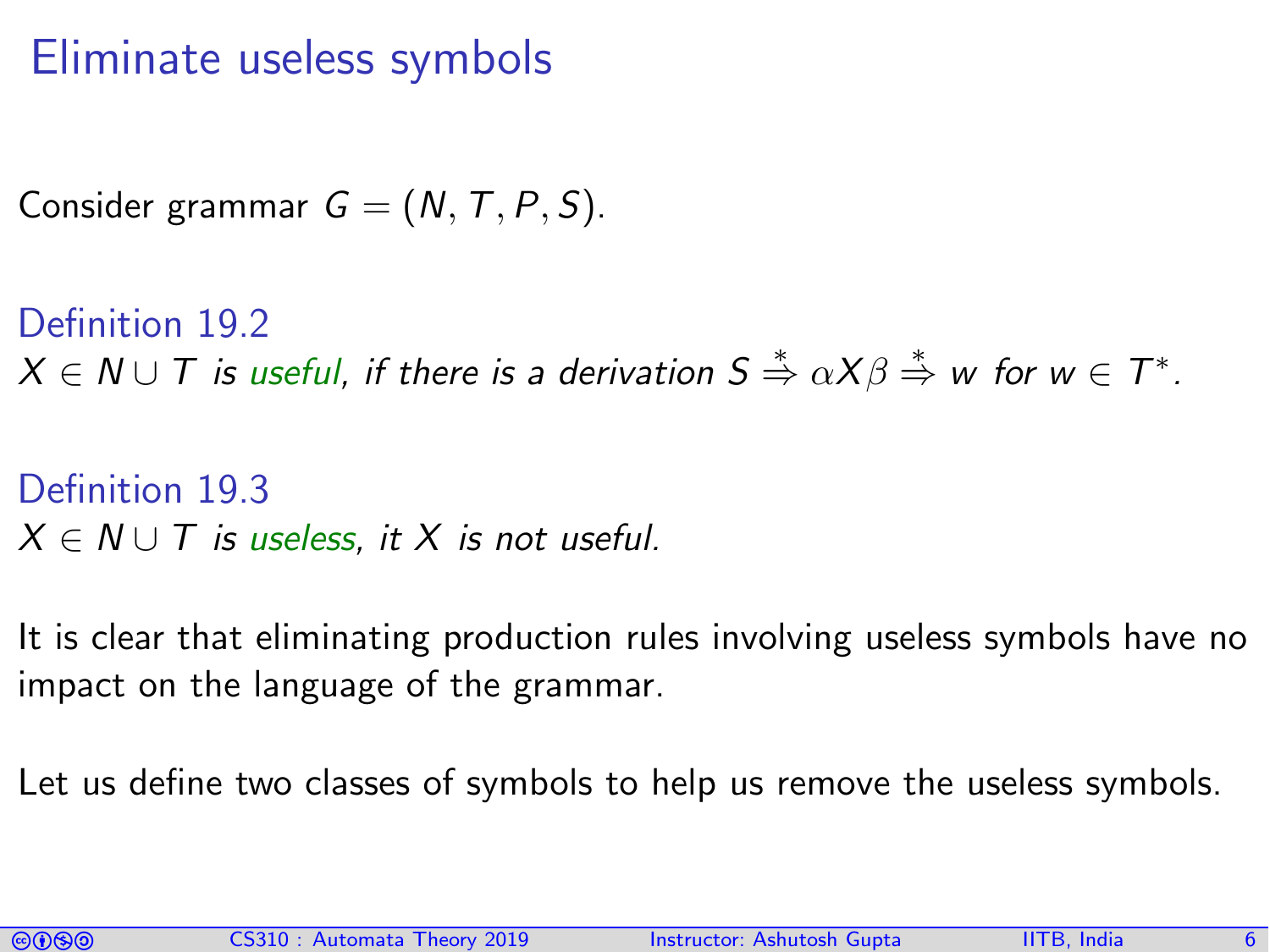## Generating and reachable symbols

Consider grammar  $G = (N, T, P, S)$ .

Definition 19.4

 $X \in N \cup T$  is generating, if  $X \stackrel{*}{\Rightarrow} w$  for some  $w \in T^*.$ 

Definition 19.5  $X \in \mathit{N} \cup \mathit{T}$  is reachable, if there is some derivation  $S \overset{*}{\Rightarrow} \alpha X \beta$ .

Example 19.2 Consider grammar

$$
S \to AB \mid a
$$

$$
A \to b
$$

A is a generating symbol.

comata Theory 2019 Instructor: [Ashutosh Gupta](http://www.cse.iitb.ac.in/~akg/) IITB, India 7. CS310 : Automata Theory 2019 Instructor: Ashutosh Gupta Exercise 19.1 Are the following symbols generating?  $\blacktriangleright$  a  $\blacktriangleright$  S I B I b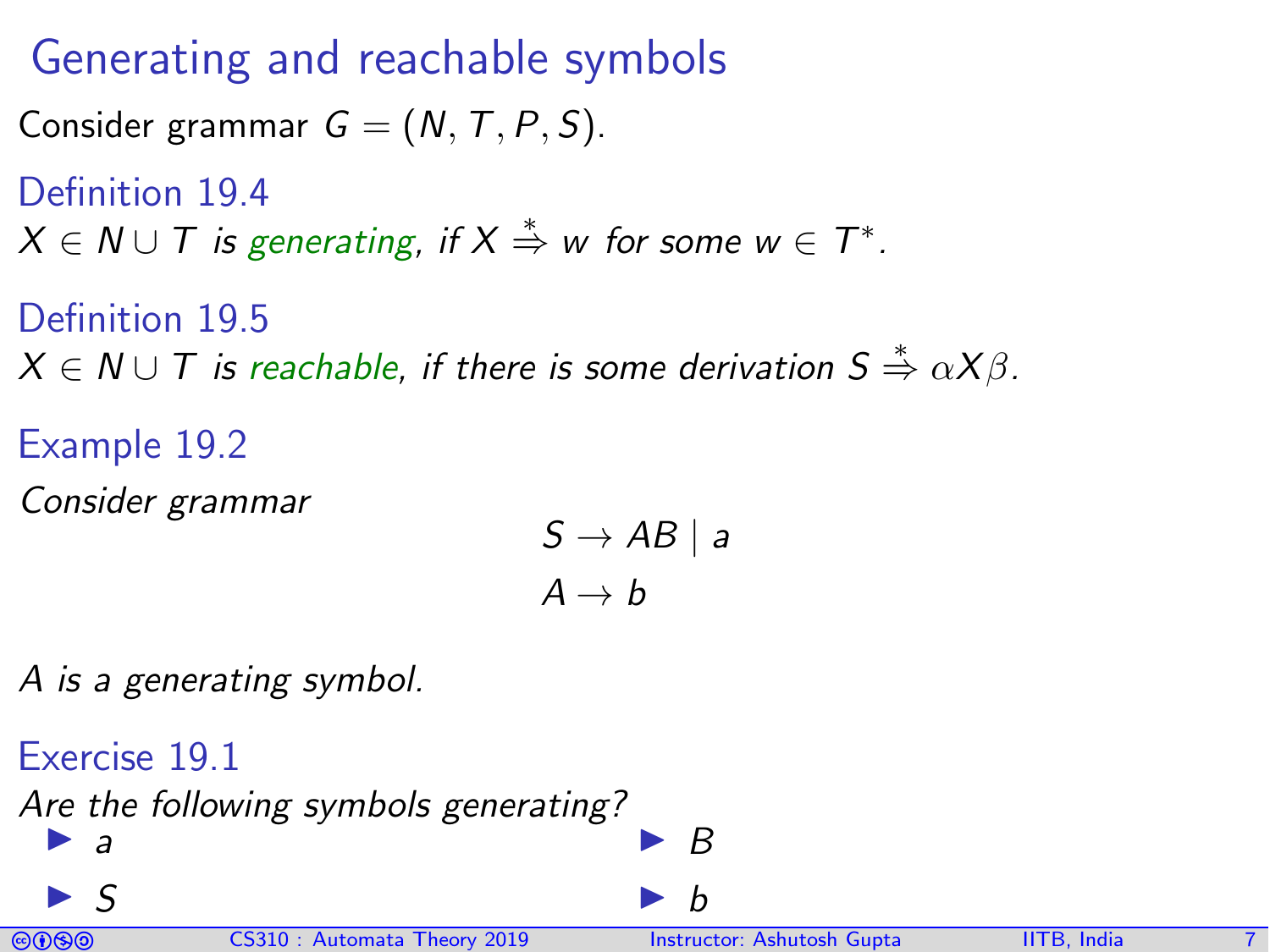## Example: removing non generating symbols

Example 19.3

If we drop production rules containing non-generating B from the following grammar

> $S \rightarrow AB \mid a$  $A \rightarrow b$ ,

we obtain

 $S \rightarrow a$  $A \rightarrow b$ .

#### Exercise 19.2

Are the following symbols reachable in the above grammar?  $\blacktriangleright$  S  $\blacktriangleright$  A



 $\blacktriangleright$  a

I b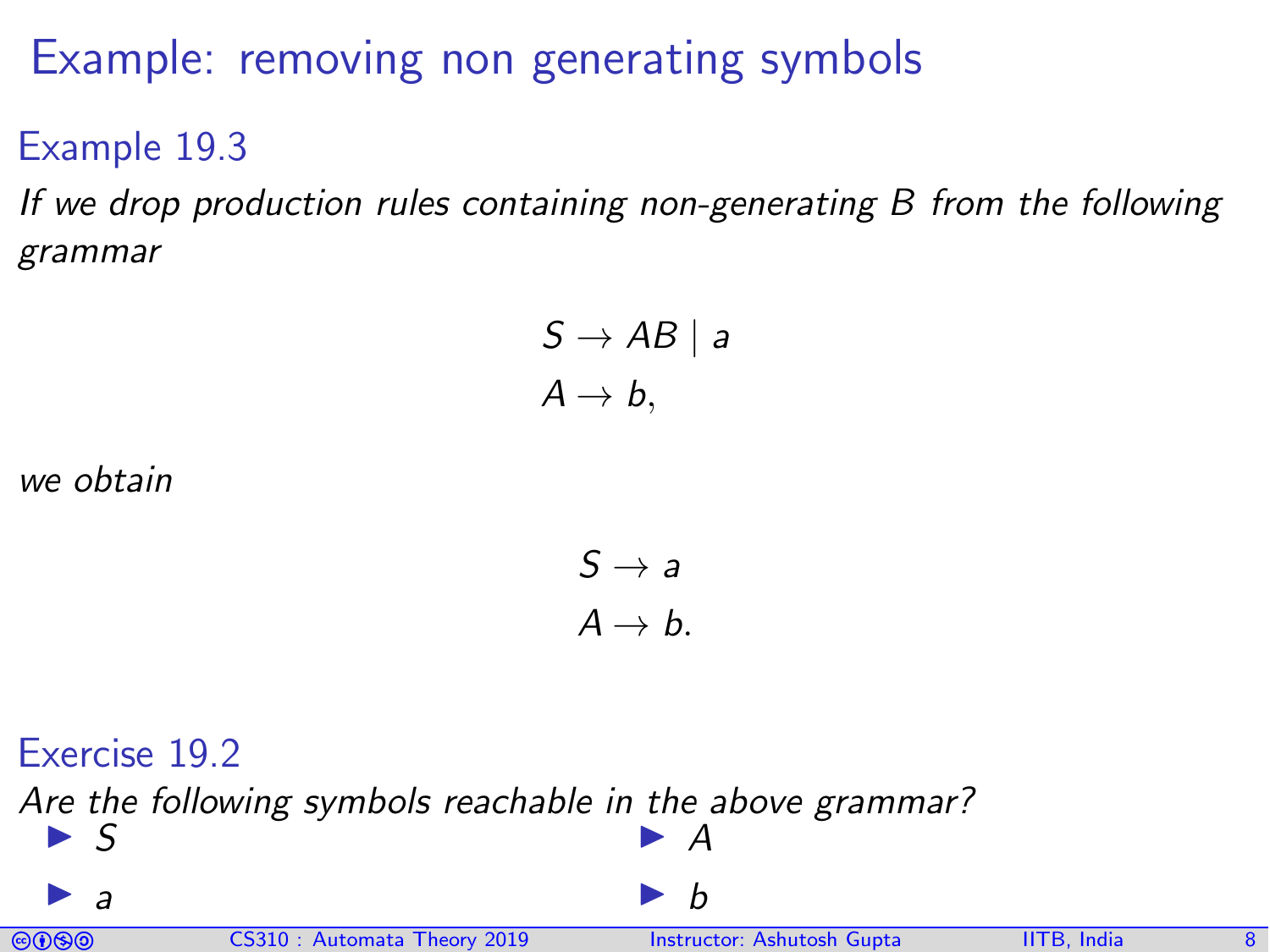### Example: removing unreachable symbols

Example 19.4

If we drop production rules containing unreachable A and b from the following grammar

> $S \rightarrow a$  $A \rightarrow b$ ,

we obtain

 $S \rightarrow a$ .

Note that removing non-generating symbol first is important otherwise no simplification would have triggered in

$$
S \to AB \mid a
$$

$$
A \to b.
$$

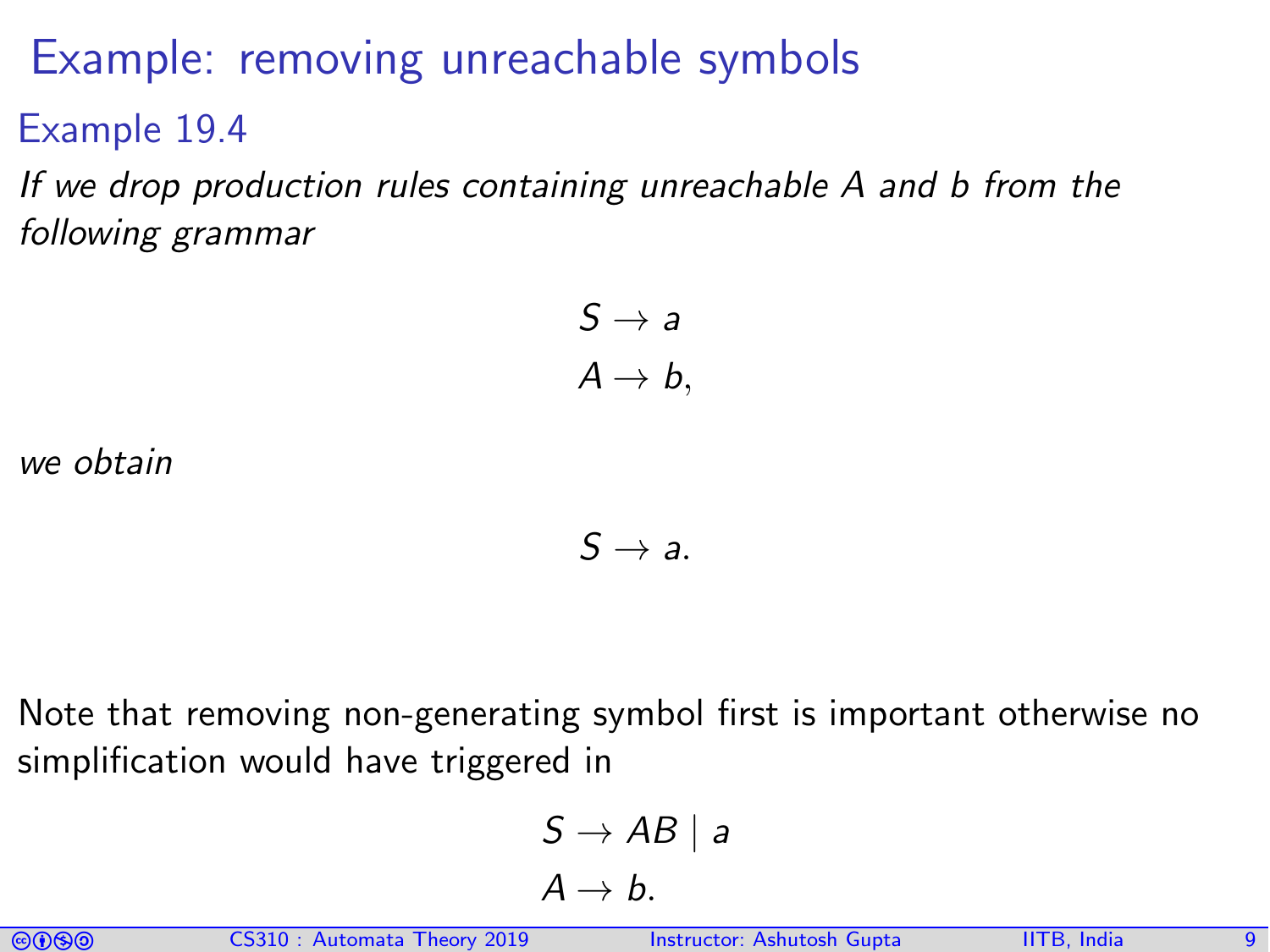# Removing useless symbols

Theorem 19.1

Let  $G = (N, T, P, S)$  be a CFG such that  $L(G) \neq \emptyset$ . Let

 $G_1 = (V_1, T_1, P_1, S)$  be the grammar we obtain by the following steps:

- 1. eliminate productions containing nongenerating symbols in G. Let  $G_2$  be this new grammar.  $\mathcal{S}% _{k}(G)$  is not elim
- 2. eliminate productions containing unreachable symbols in  $\mathsf{G}_{2}$  <code>nated</code>.(why?)

Then  $G_1$  has no useless symbols, and  $L(G_1) = L(G)$ .

#### Proof.

Suppose  $X \in T_1 \cup N_1$ .

Therefore  $X\stackrel{*G}{\Longrightarrow}w$  for some  $w\in \mathcal{T}^*.$ 

Since all the symbols occurring in the derivation are generating,  $X \stackrel{*G_2}{\Longrightarrow} w.$ 

Since  $X$  survives the second purge, there must be some  $S \stackrel{*G_2}{\Longrightarrow} \alpha X \beta.$ Since all the symbols occurring in the derivation are reachable,  $S \stackrel{*G_1}{\Longrightarrow} \alpha X \beta.$  ...

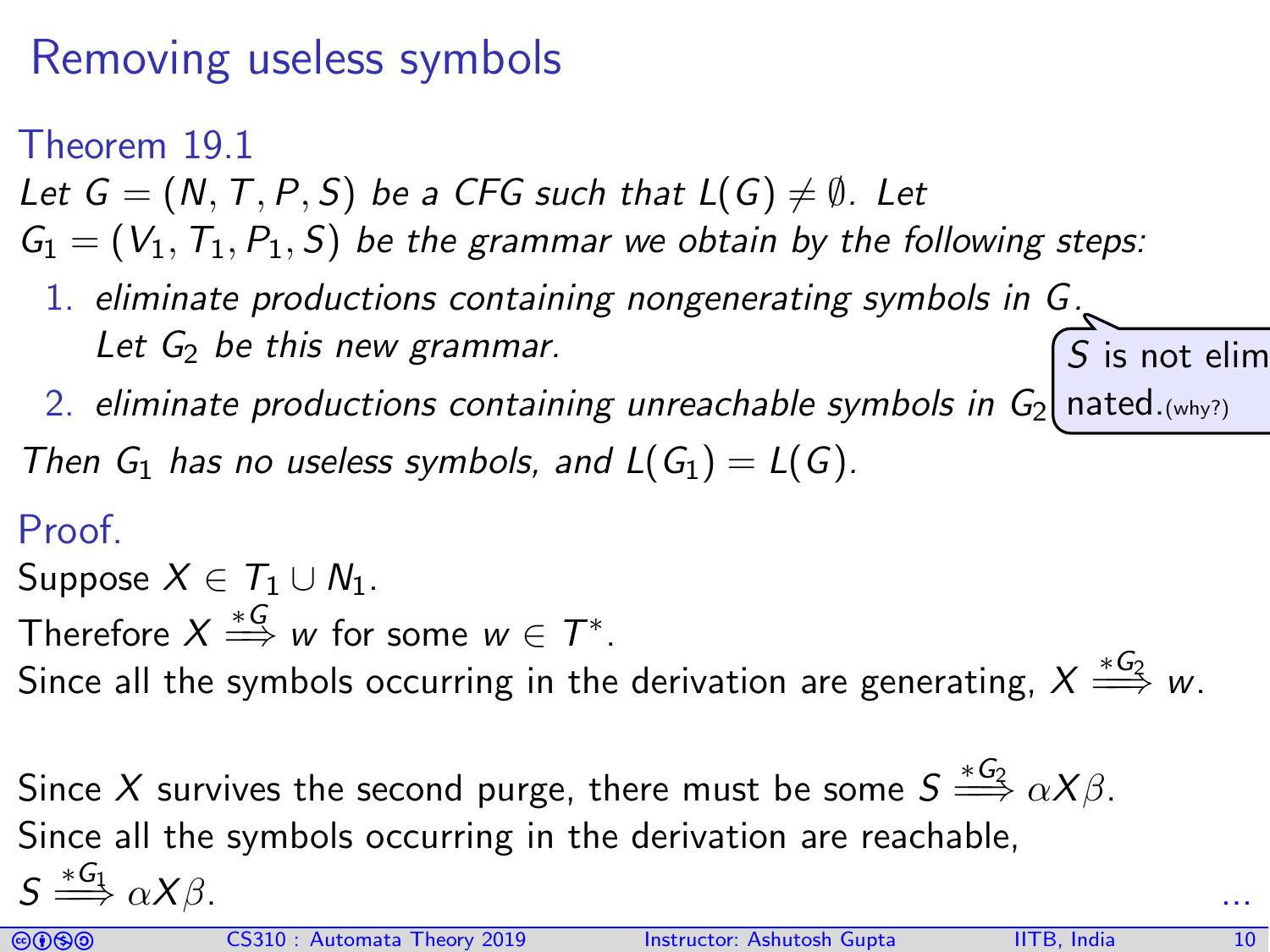### Removing useless symbols

#### Proof(contd.).

Furthermore, every symbol in  $\alpha$  and  $\beta$  is generating in  $G_2$  otherwise they would have been purged in the first round. Therefore, for some  $x$  and  $y$ 

$$
\alpha X\beta \stackrel{*G_2}{\Longrightarrow} xwy
$$

Since all in  $\alpha X\beta$  reachable, all in  $\alpha X\beta \stackrel{*G_2}{\Longrightarrow} xwy$  is reachable. Therefore,

$$
\alpha X\beta \stackrel{*G_1}{\Longrightarrow} xwy
$$

**Therefore** 

$$
S \stackrel{*G_1}{\Longrightarrow} \alpha X \beta \stackrel{*G_1}{\Longrightarrow} xwy
$$

Therefore,  $X$  is useful.

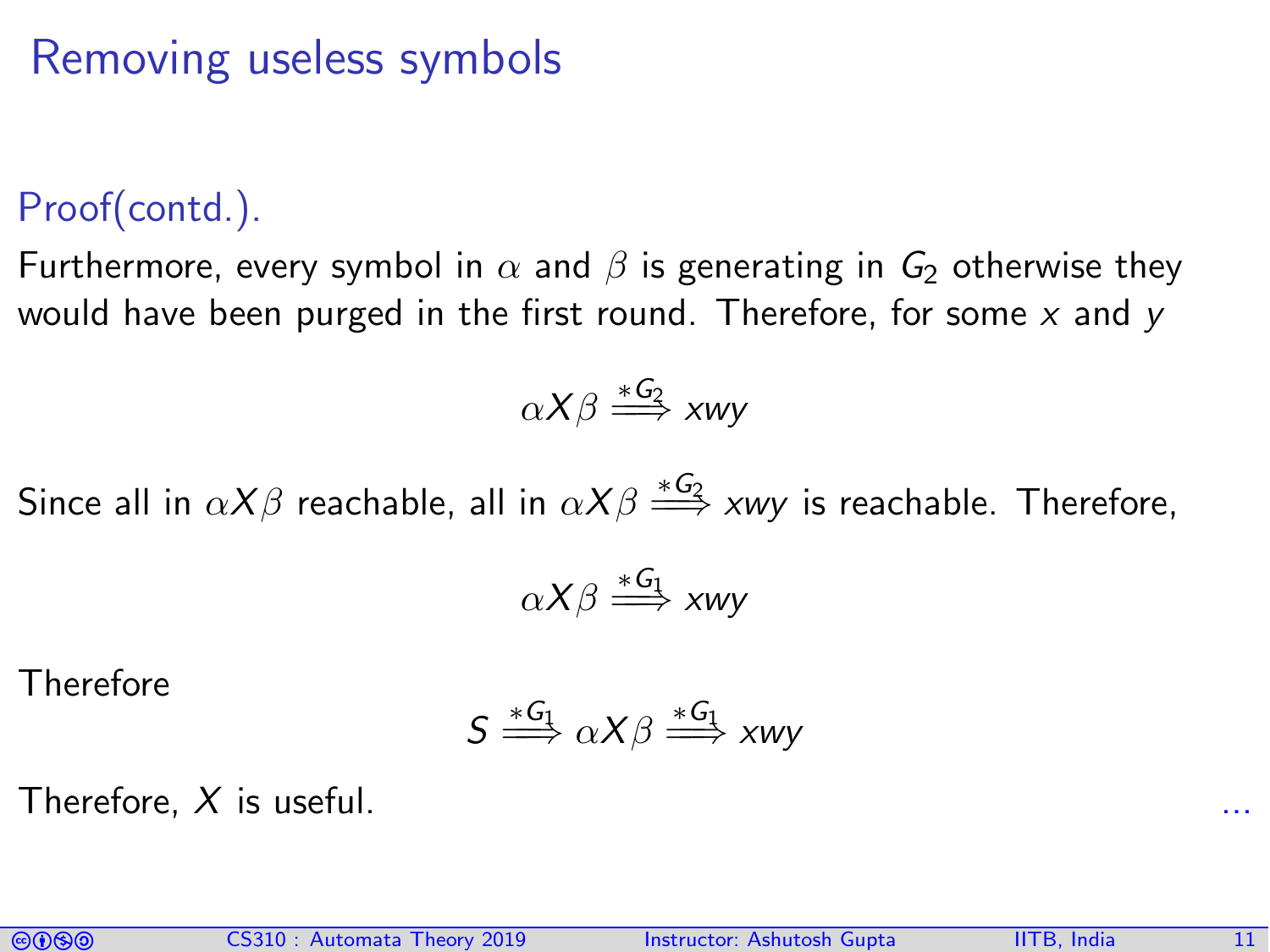# Removing useless symbols

Proof(contd.). Clearly  $L(G_1) \subseteq L(G)$ . (why?)

claim:  $L(G) \subset L(G_1)$ Let  $w \in L(G)$ .

There must be a derivation

$$
S \stackrel{*G}{\Longrightarrow} w.
$$

Since all symbols in the above derivation is reachable and generating, the derivation is also of  $G_1$ .

Exercise 19.3 Why the proof does not work when the eliminations are applied in the reverse order?

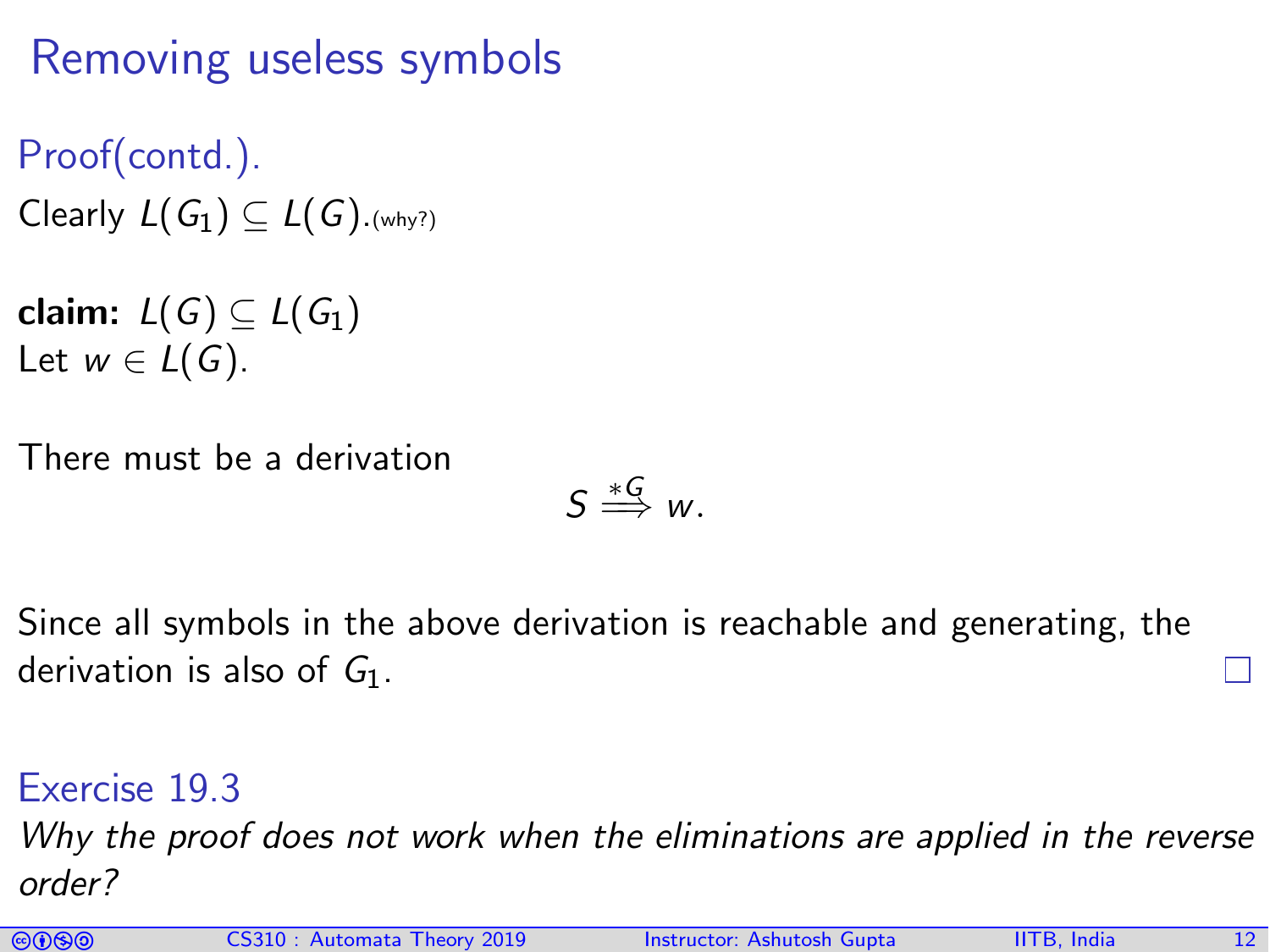Algorithm for generating and reachable symbols

Exercise 19.4 Give an algorithm for finding generating symbols?

Exercise 19.5 Give an algorithm for finding reachable symbols?

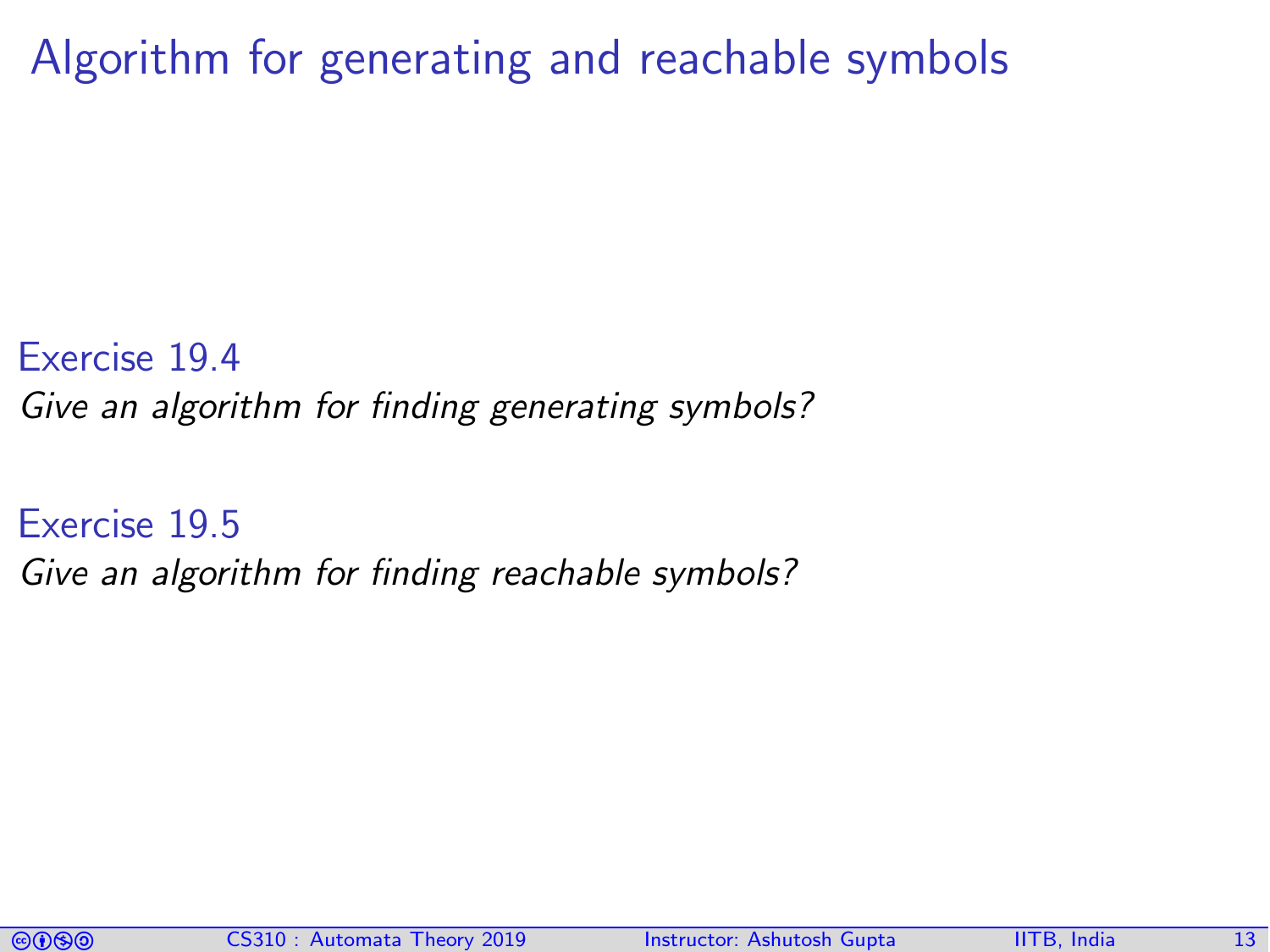# Topic 19.2

### <span id="page-13-0"></span>Eliminate  $\epsilon$  [productions](#page-13-0)

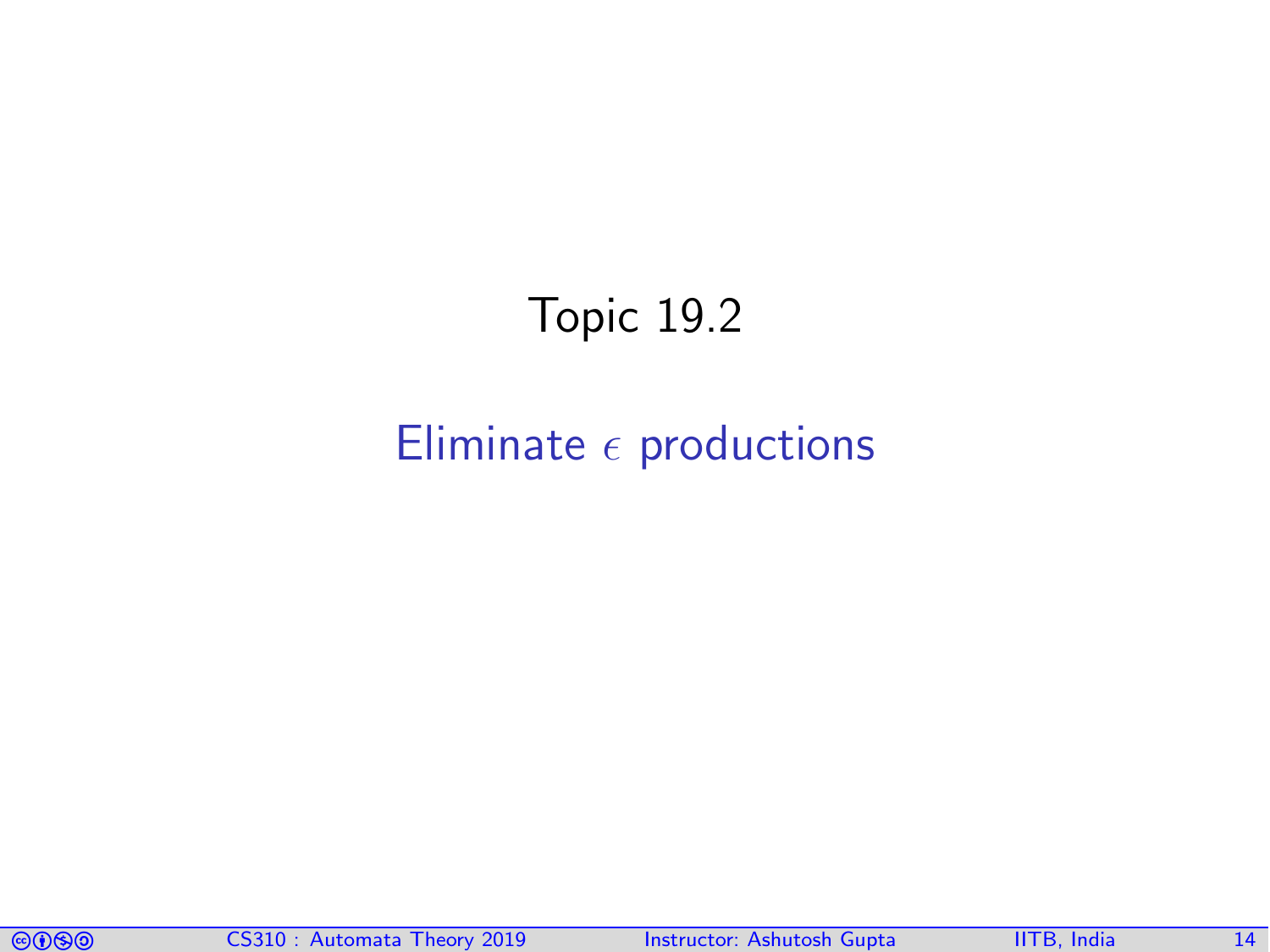# Eliminating  $\epsilon$  productions

- $A \rightarrow \epsilon$  are called  $\epsilon$  productions.
- Like  $\epsilon$ -NFA,  $\epsilon$  productions do not add in expressive power, but provide a convenient device to write CFGs.
- Let us see the method to remove  $\epsilon$  productions in CFGs.

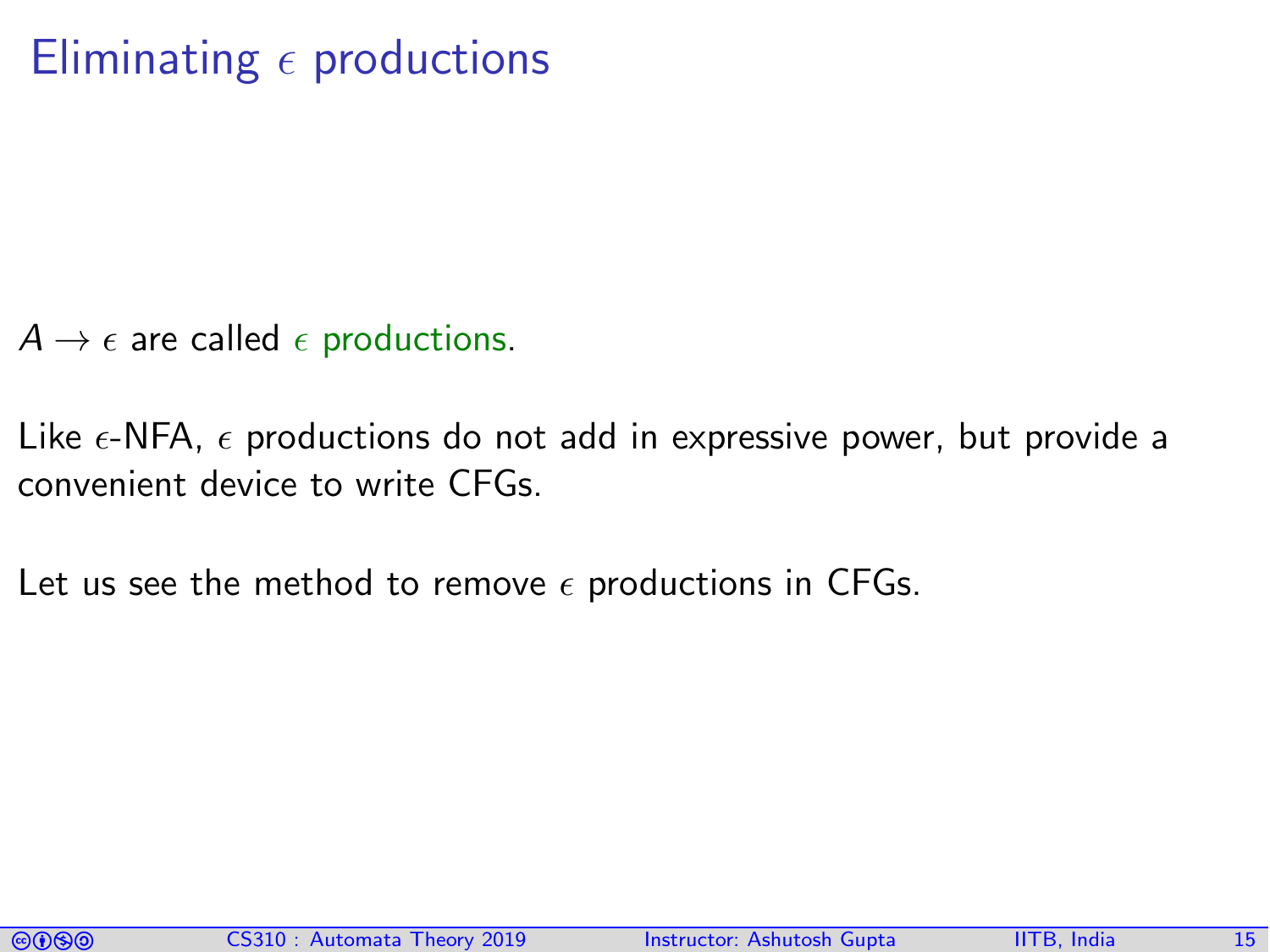### Nullable symbols

Consider grammar  $G = (N, T, P, S)$ .

Definition 19.6  $X \in N$  is nullable, if there is a derivation if  $X \stackrel{*}{\Rightarrow} \epsilon$ .

Example 19.5

Consider the following grammar

$$
A \rightarrow aAA \mid \epsilon
$$
  

$$
B \rightarrow bBB \mid \epsilon
$$

 $C \cap AB$ 

A is nullable.

Exercise 19.6 Are the following symbols nullable in the above grammar?  $\blacktriangleright$  B  $\blacktriangleright$  a  $\blacktriangleright$  S  $\mathbf b$ Exercise 19.7 Give an algorithm to find nullable symbols in a grammar.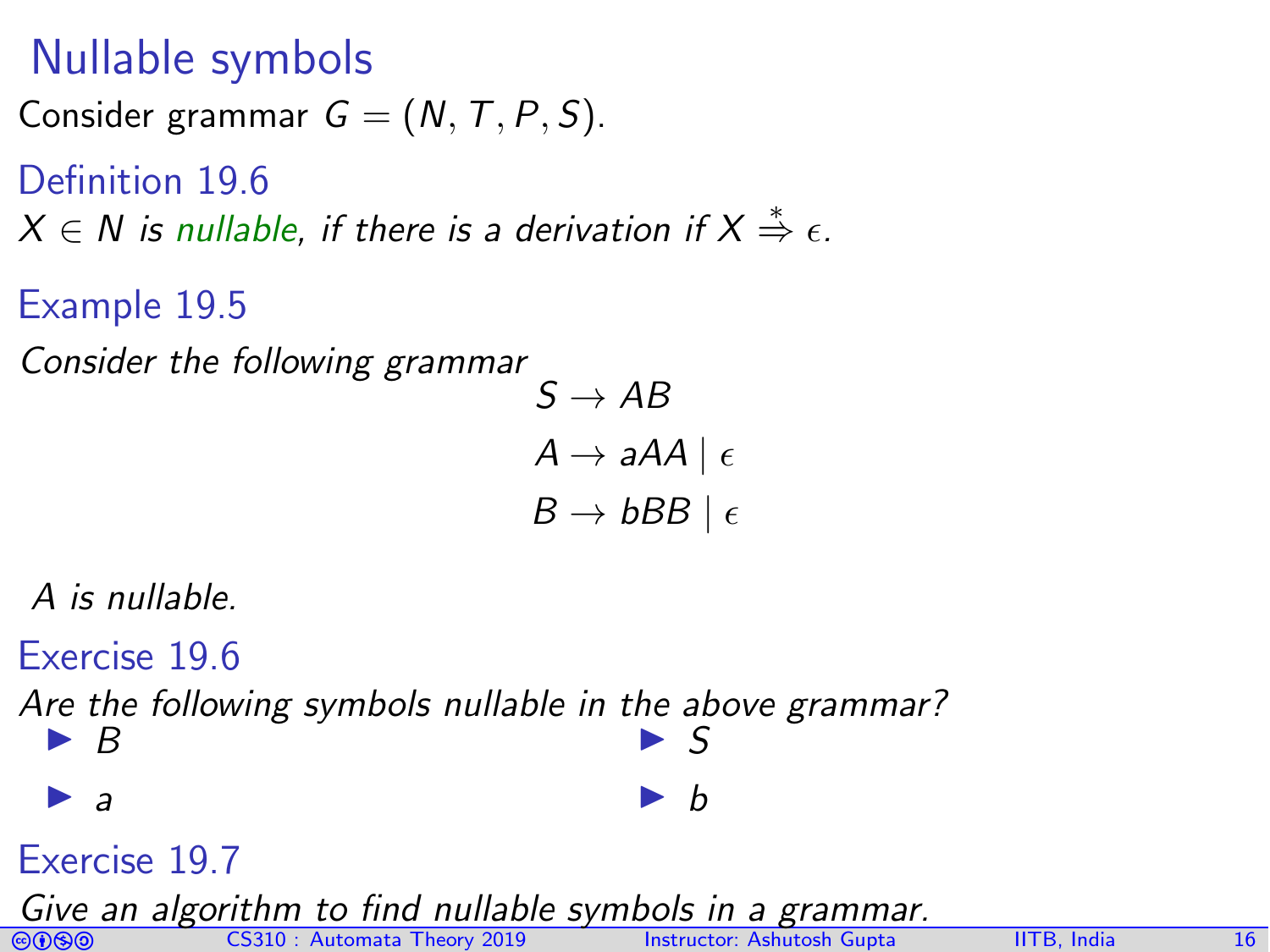## Removing epsilon productions

We apply following two transformations.

1. Let  $A \rightarrow Y_1....Y_k$  be a production rule and  $Y_{i_1}...Y_{i_m}$  are nullable.

For each  $SubNull\subseteq \{Y_{i_1},...,Y_{i_m}\},$  we add a rule  $A\rightarrow Z_1..Z_k$ , where

$$
Z_i = \begin{cases} \epsilon & Y_i \in SubNull \\ Y_i & \text{otherwise.} \end{cases}
$$

2. We remove all epsilon transitions.

Exercise 19.8

Can we reverse the above two operations?

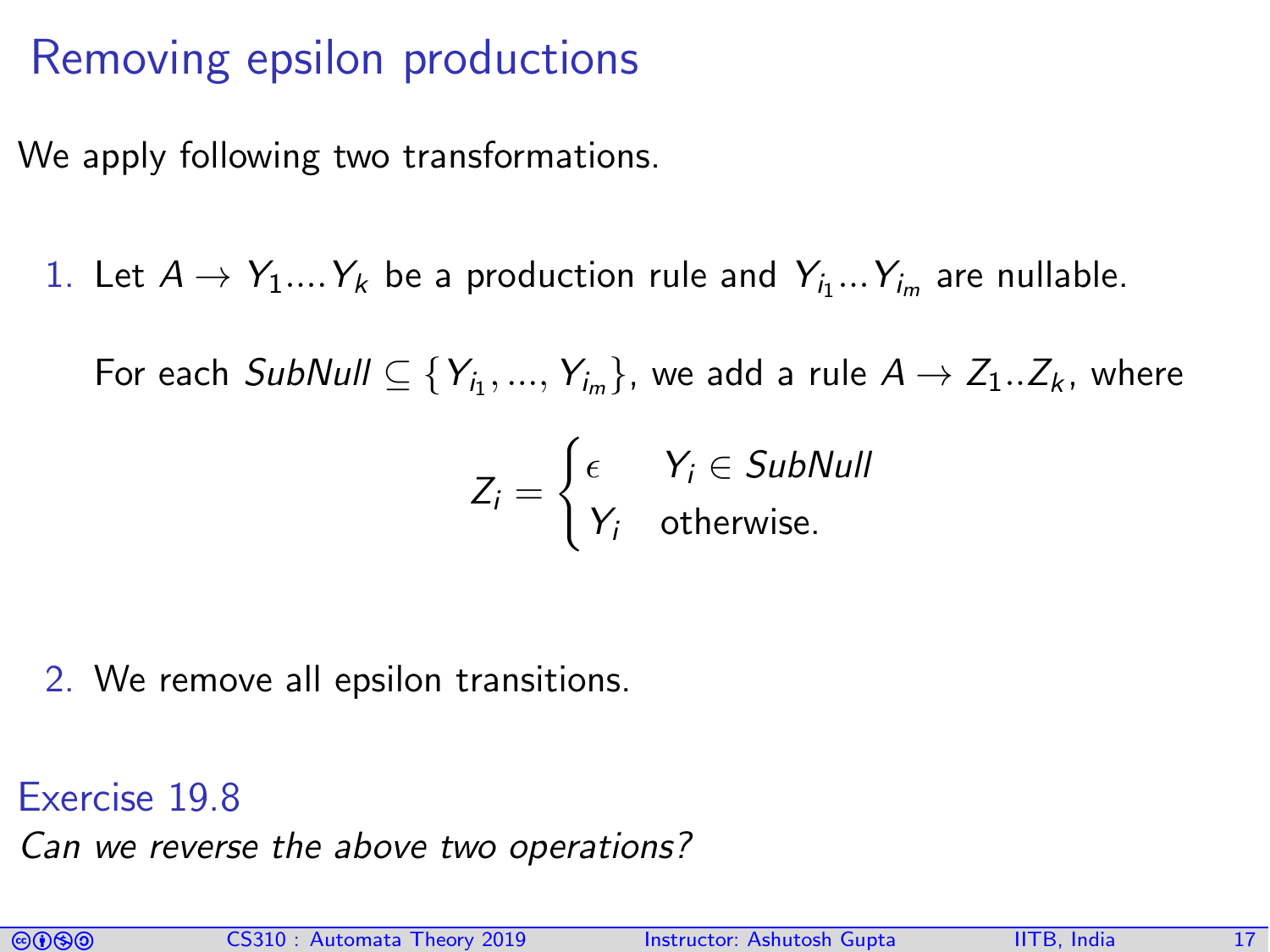# Example: epsilon removal

Example 19.6 Consider the following grammar  $S \rightarrow AB$  $A \rightarrow aAA \mid \epsilon$  $B \to bBB \mid \epsilon$ 

Let us apply the first transformation on the production rule  $B \to bBB$ . Both Bs are nullable symbols.

We introduce rules for all subset of nullable symbols. Therefore, we add

- $\blacktriangleright$   $B \rightarrow b$
- $\blacktriangleright$   $B \rightarrow bB$
- $\blacktriangleright$  B  $\rightarrow$  bBB

#### Exercise 19.9

What rules will be added due the production rules for A and S?

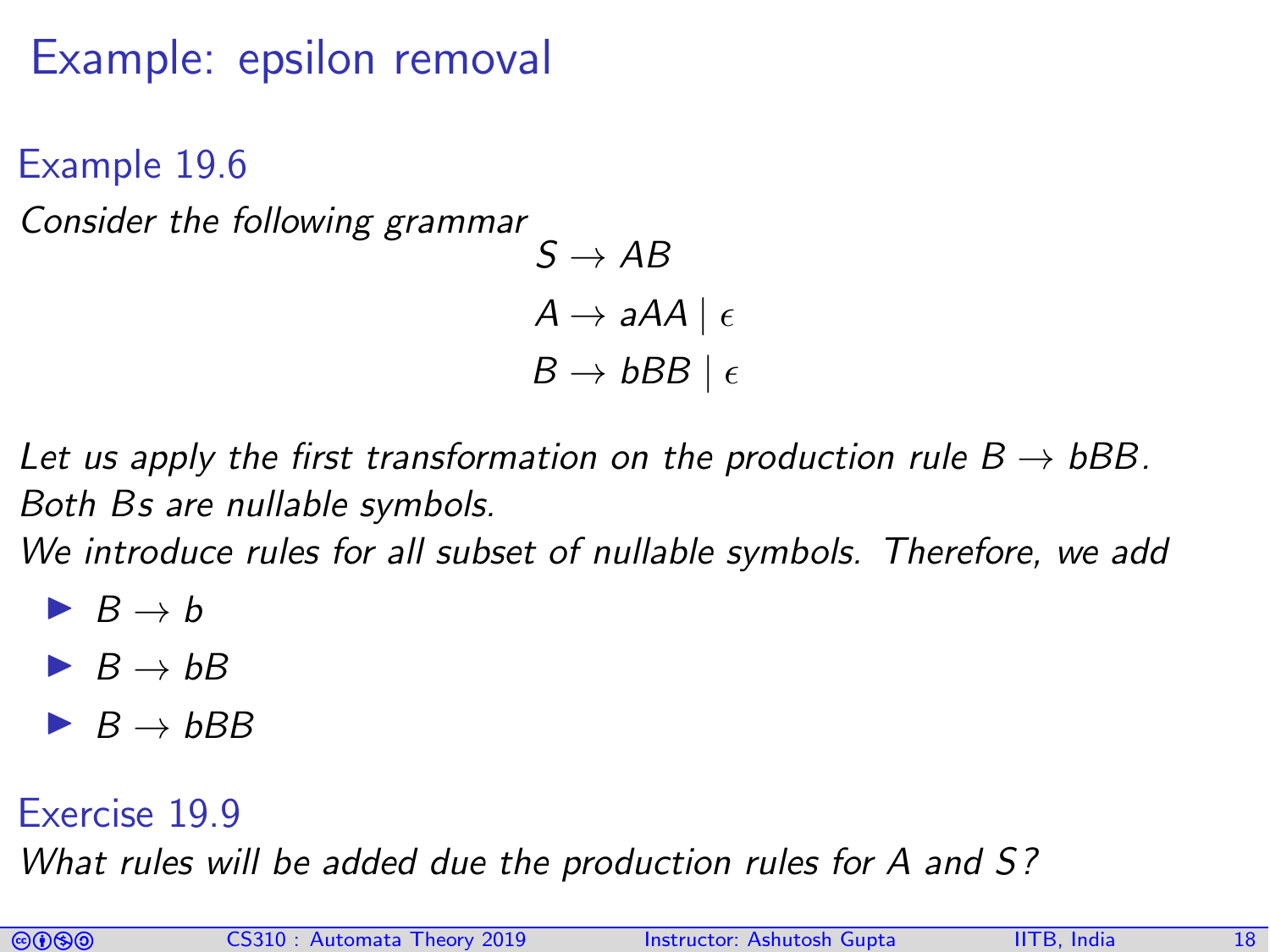### Example: epsilon removal

#### Example 19.7

After the first transformation  $S \rightarrow AB \mid A \mid B \mid \epsilon$  $A \rightarrow aAA \mid aA \mid a \mid \epsilon$  $B \to bBB \mid bB \mid b \mid \epsilon$ 

Now we drop al  $\epsilon$  productions.

$$
S \rightarrow AB \mid A \mid B
$$

$$
A \rightarrow aAA \mid aA \mid a
$$

$$
B \rightarrow bBB \mid bB \mid b
$$

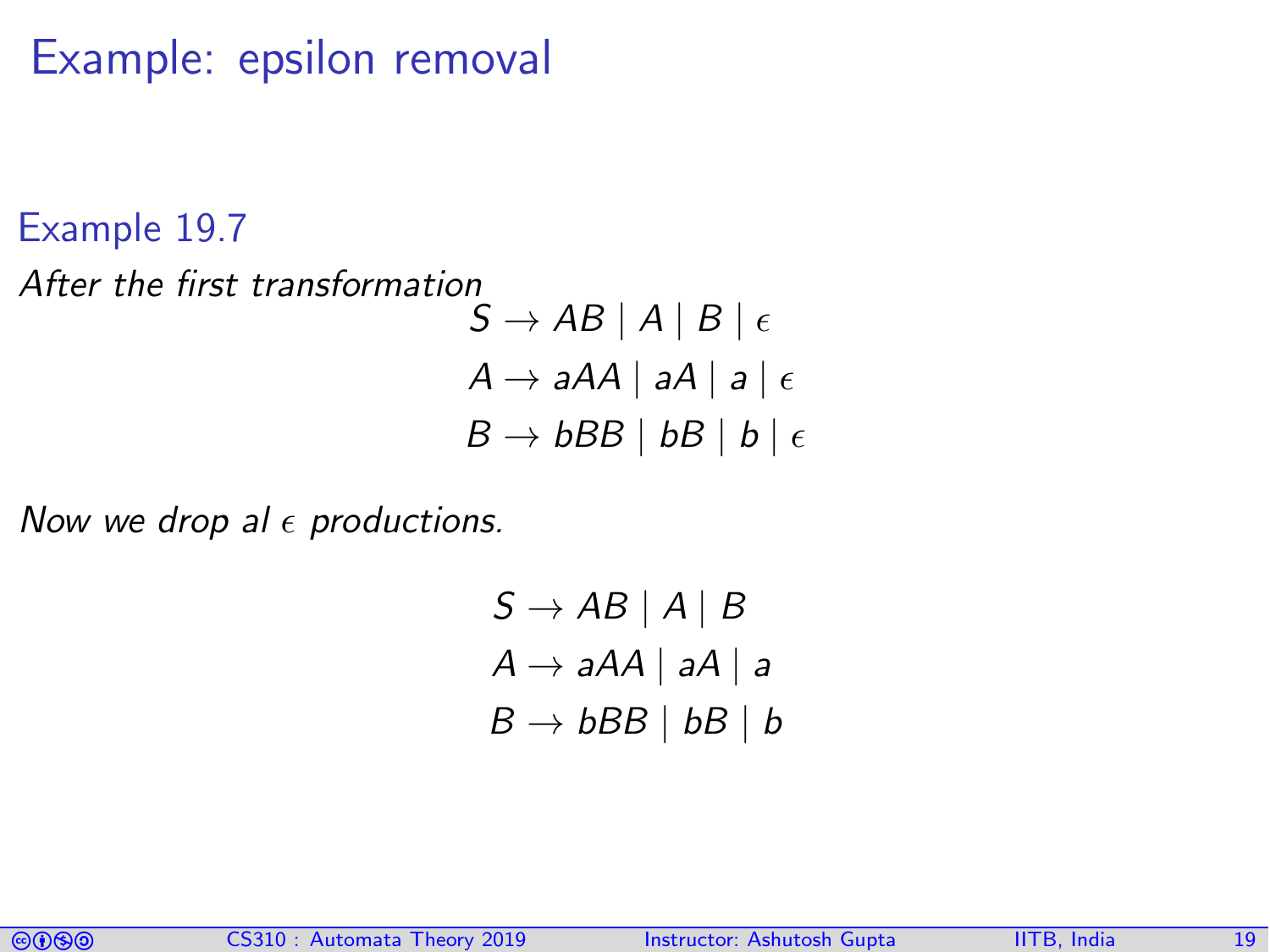### Correctness of  $\epsilon$  removal

#### Theorem 19.2

If  $G_1$  be the grammar obtained from G after applying the transformations, then  $L(G) - \{\epsilon\} = L(G_1)$ .

#### Proof.

Skipped in the class, but it is part of the course. Read the book!

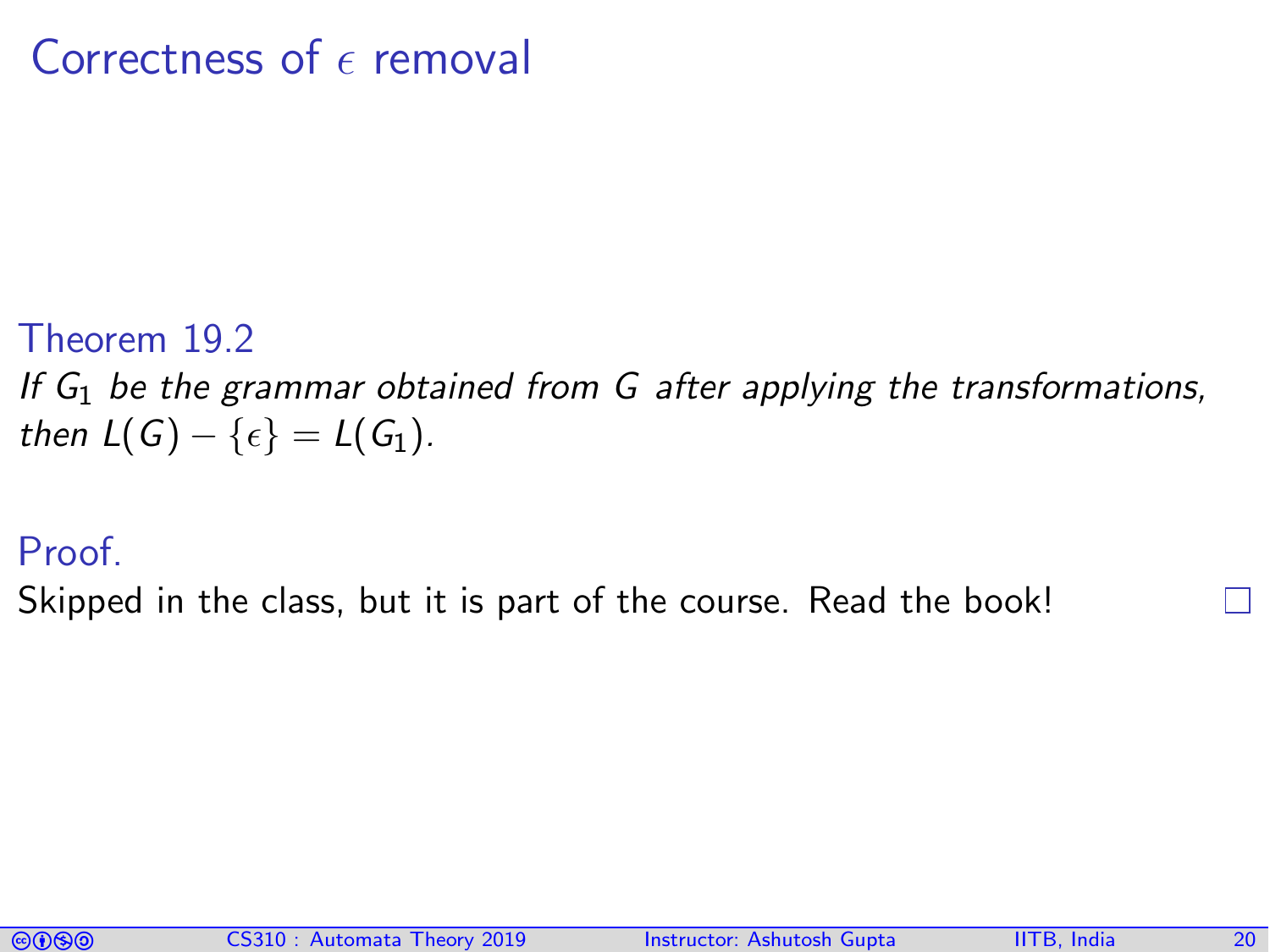# Topic 19.3

### <span id="page-20-0"></span>[Eliminate unit productions](#page-20-0)

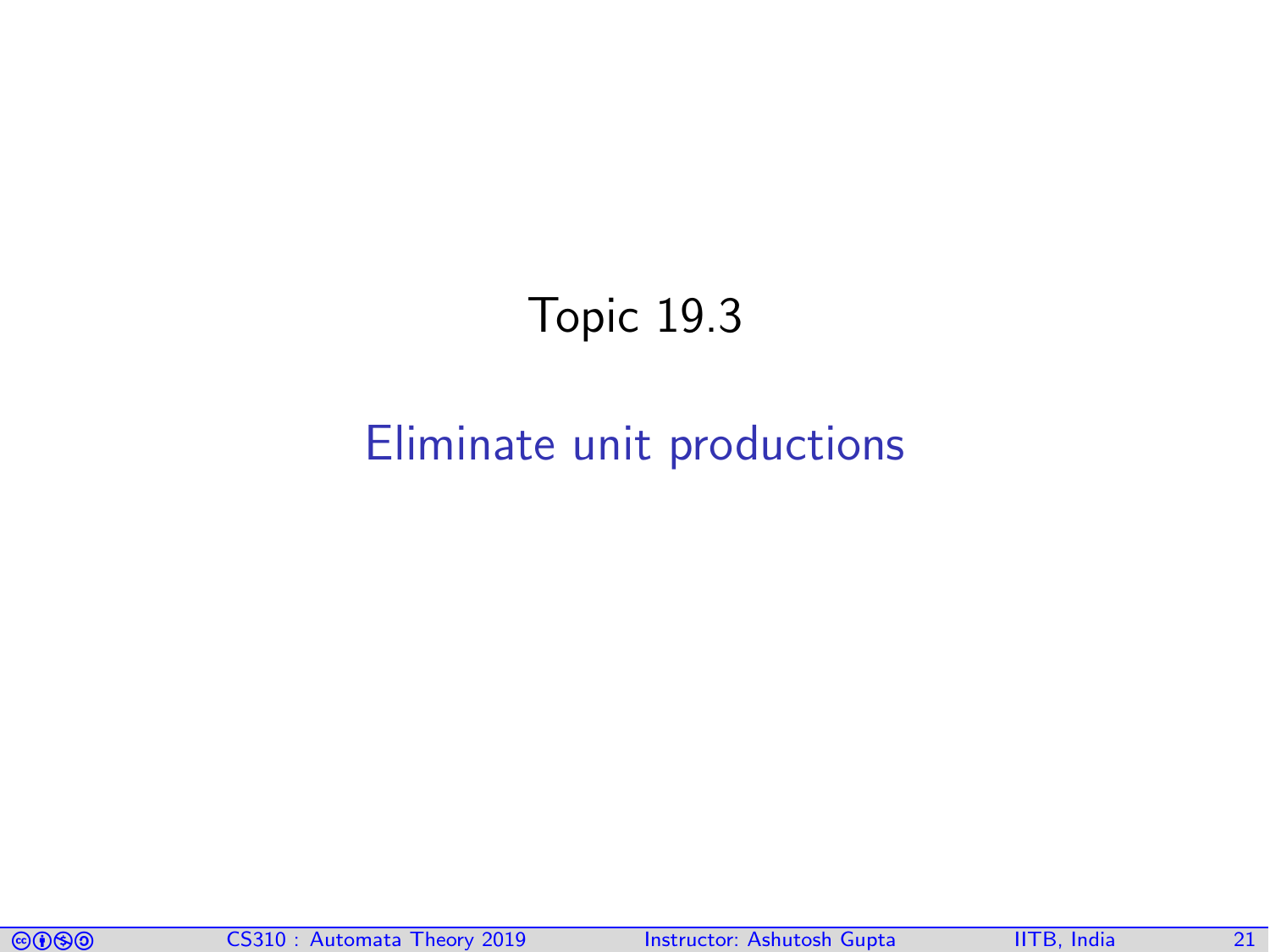# Eliminating unit productions

Definition 197

 $A \rightarrow B$  is called unit production, if  $A, B \in N$ .

The unit productions do not contribute in progress in derivations.

However, very useful in writing down CFGs.

```
Example 19.8
Consider the following grammar
                                            I \rightarrow a \mid b \mid Ia \mid IbF \rightarrow I | (S)M \rightarrow F \mid M \times FS \rightarrow M \mid S + M
```
Let us see the method to remove unit productions in CFGs.

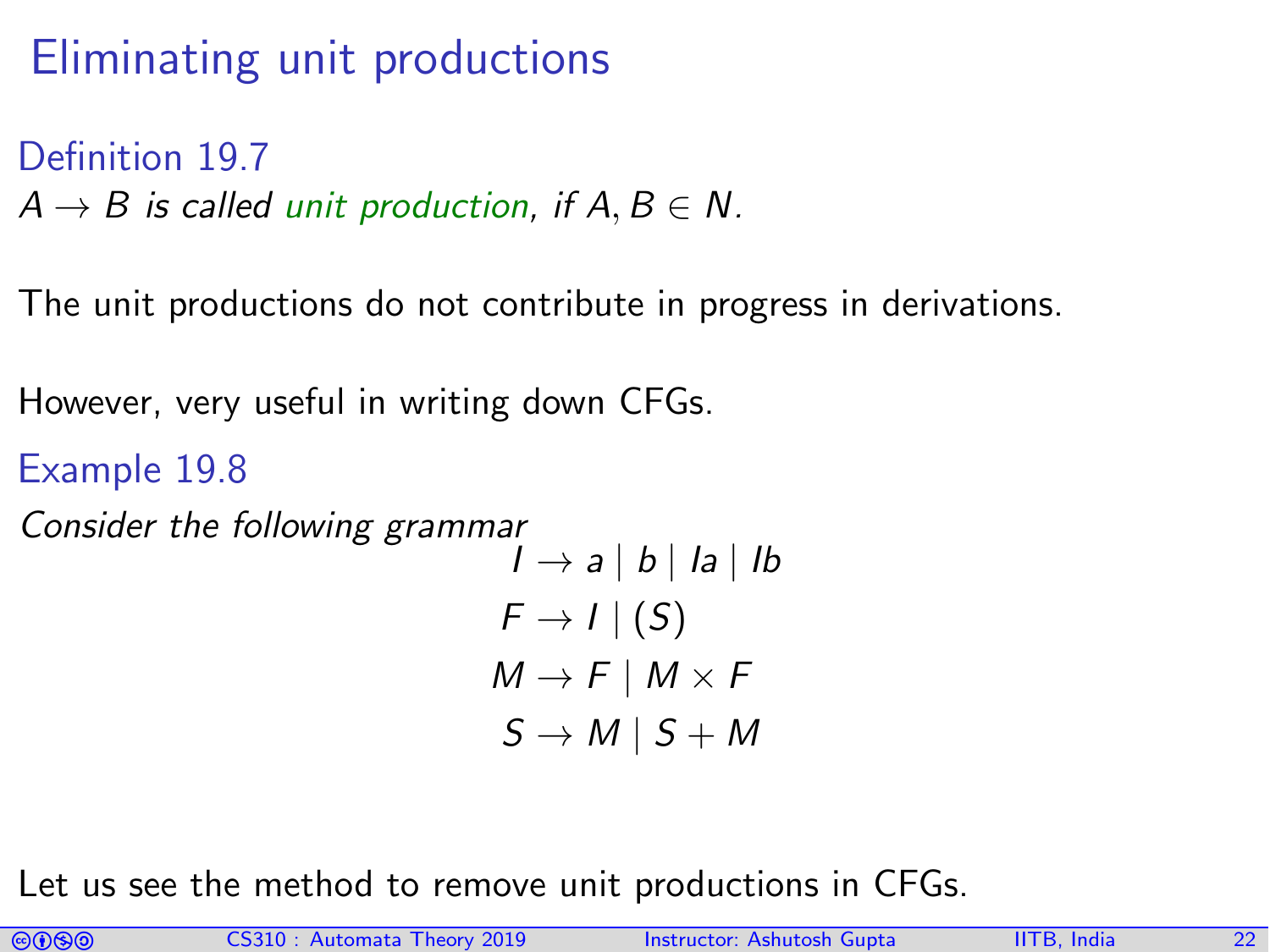# Eliminating unit productions by substitutions

Let us suppose we have production rules  $A \rightarrow B$  and  $B \rightarrow \alpha$ .

We can drop  $A \rightarrow B$  and add a new rule  $A \rightarrow \alpha$ .

Example 19.9

Consider the following grammar

 $I \rightarrow a \mid b \mid Ia \mid Ib$  $F \rightarrow I | (S)$  $M \to F \mid M \times F$  $S \rightarrow M \mid S + M$ 

We can remove  $F \rightarrow I$  and add all the productions of I and obtain

> $I \rightarrow a \mid b \mid Ia \mid Ib$  $F \rightarrow a \mid b \mid Ia \mid Ib \mid (S)$  $M \to F \mid M \times F$  $S \to M \mid S + M$

Exercise 19.10

Apply the substitutions aggressively and obtain unit-production-free grammar?

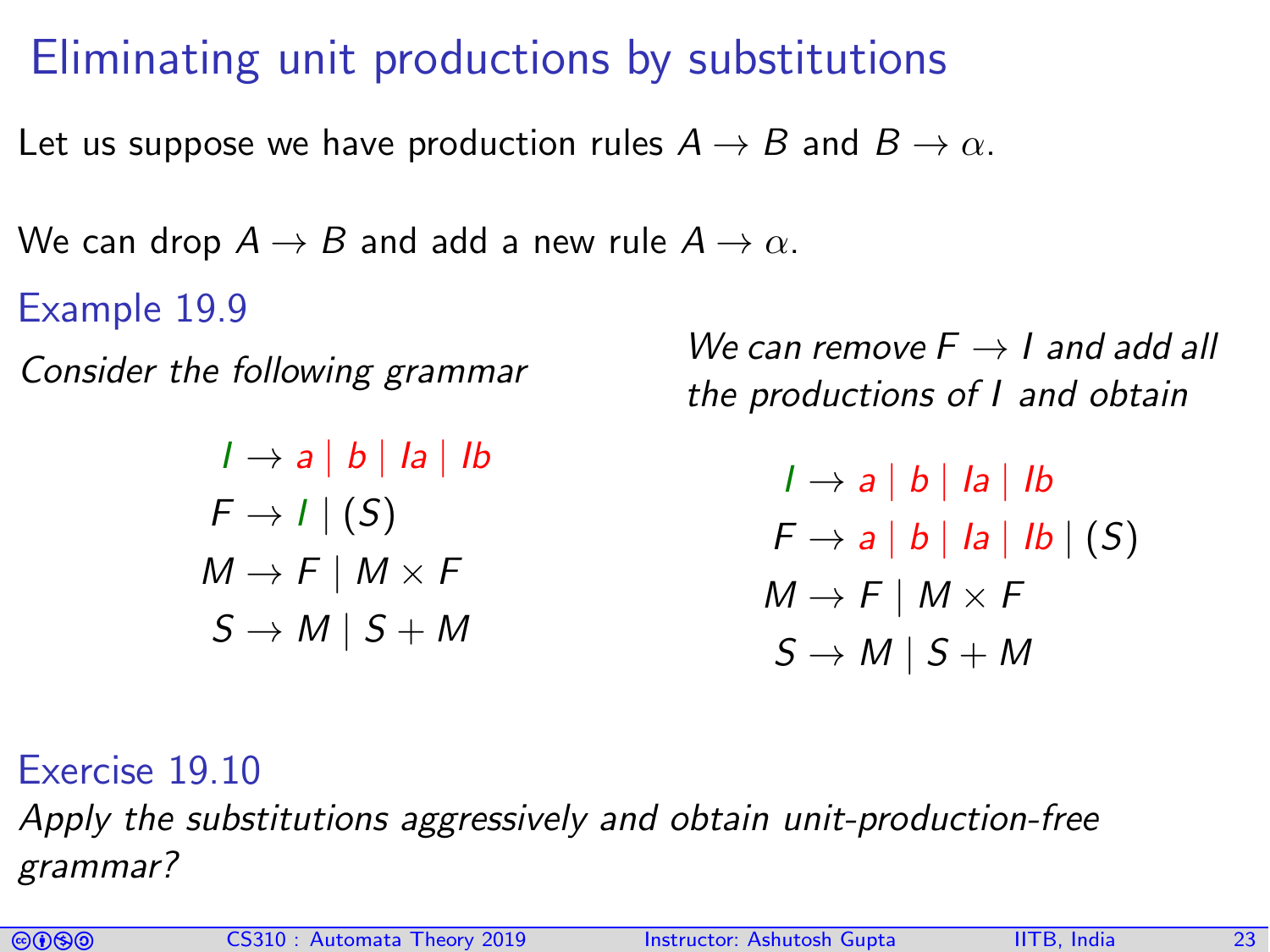Circular unit production rules

Example 19.10 Consider the following grammar

> $A \rightarrow B \mid a$  $B \to C$  $C \rightarrow A$

Exhaustive substitutions will run into circular substitutions and will never finish

We need to be aware of the potential circularity and needs a systematic way of avoiding them

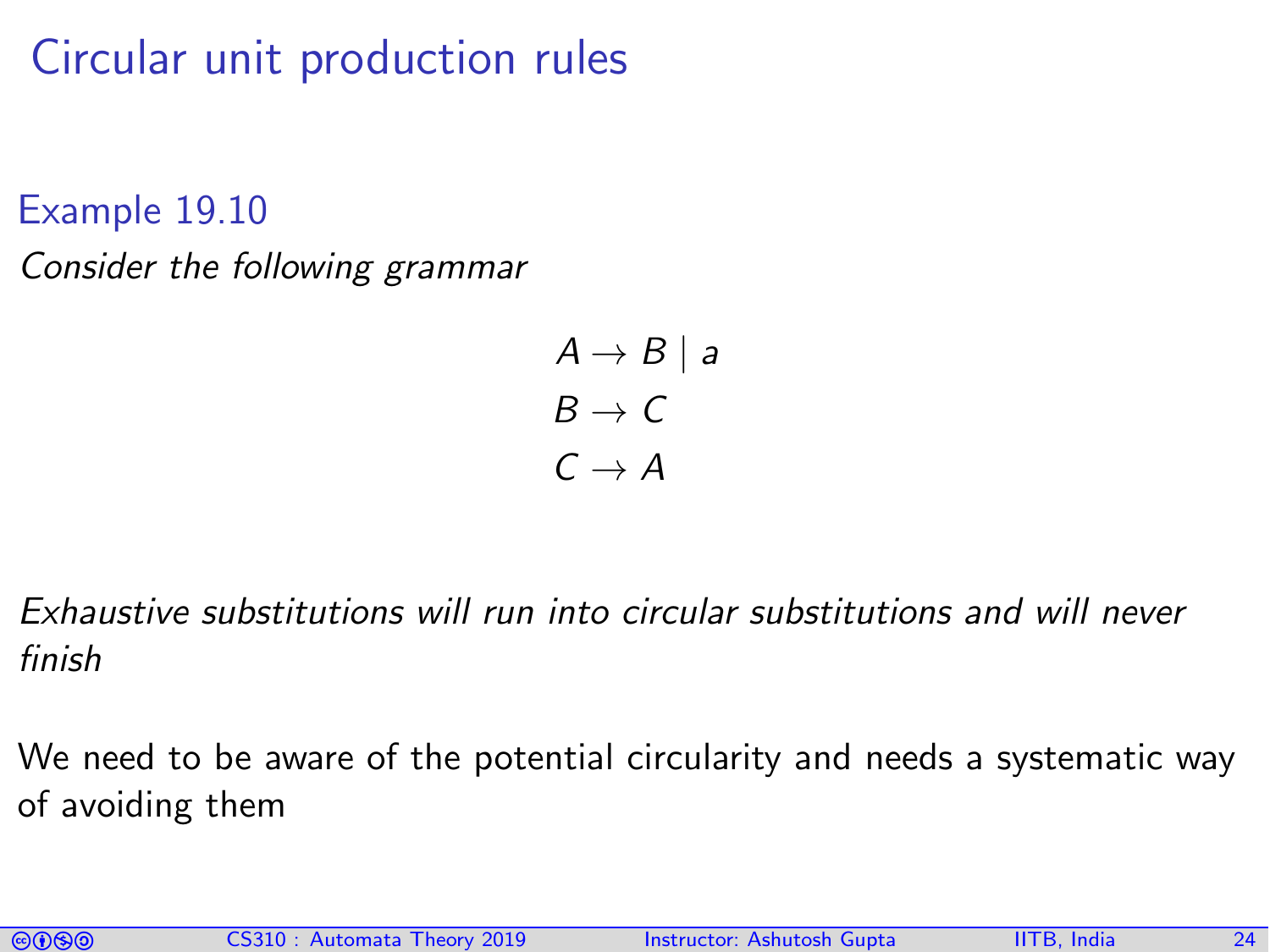# Unit pairs

Definition 19.8  $(A, B)$  is a unit pairs if  $A\overset{*}{\Rightarrow} B$  via only unit production rules.

Example 19.11 Consider the following

> $I \rightarrow a \mid b \mid Ia \mid Ib$  $F \rightarrow I | (S)$  $M \rightarrow F \mid M \times F$  $S \rightarrow M \mid S + M$

 $(I, I)$ ,  $(F, F)$ ,  $(M, M)$ ,  $(S, S)$  are unit pairs.

 $(F, I)$  is unit pair.

 $(M, F)$  and  $(M, I)$  are unit pairs.

 $(S, M)$ ,  $(S, F)$ , and  $(M, I)$  are unit pairs.

Exercise 19.11

Give an algorithm to compute all unit pairs.

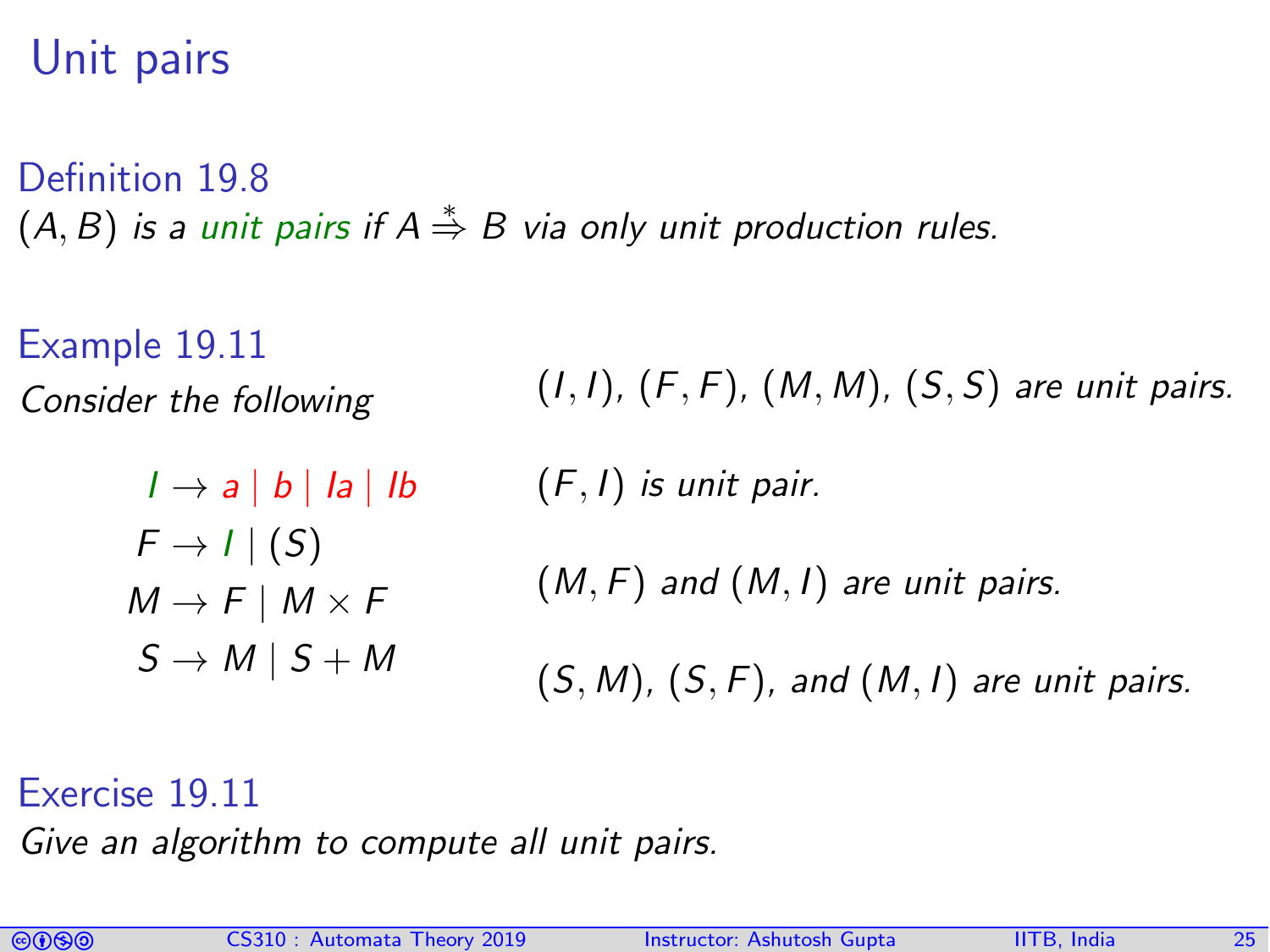Unit production elimination via unit pairs

Given a CFG  $G = (V, T, P, S)$ , construct CFG  $G_1 = (V, T, P_1, S)$ :

- 1. Identify all unit pairs in P
- 2. For each unit pair  $(A, B)$  and nonunit  $B \to \alpha \in P$ , add rule  $A \to \alpha$  in  $P_1$ .

Exercise 19.12 Does  $P_1$  contains all nonunit rules of P?

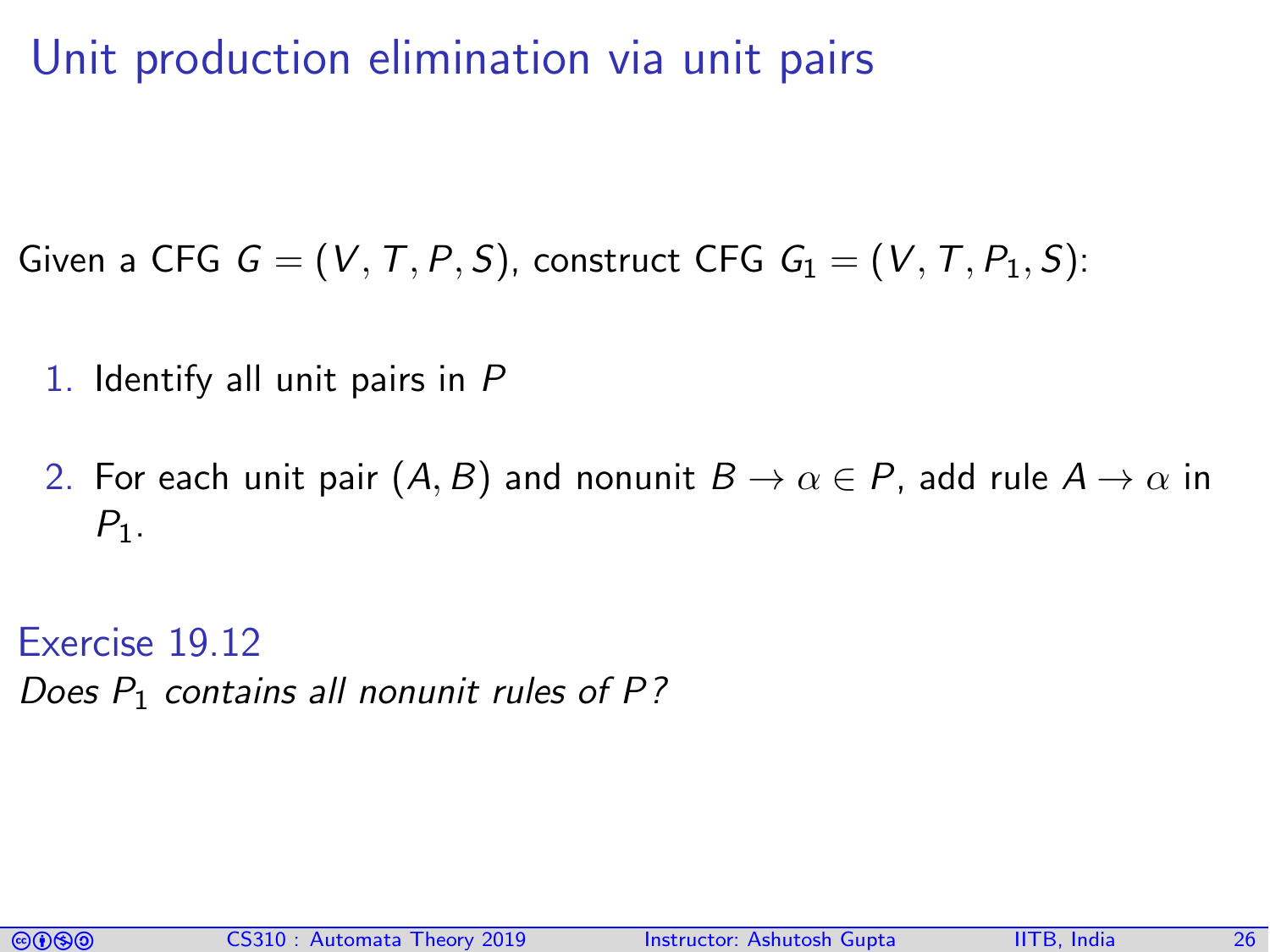# Example: substitutions via to unit pairs

Example 19.12

Consider the following

$$
I \rightarrow a | b | Ia | Ib
$$
  
\n
$$
F \rightarrow I | (S)
$$
  
\n
$$
M \rightarrow F | M \times F
$$
  
\n
$$
S \rightarrow M | S + M
$$

| Unit pair | Production rules added                   |
|-----------|------------------------------------------|
| $(I, I)$  | $I \rightarrow a \mid b \mid Ia \mid Ib$ |
| $(F, F)$  | $F \rightarrow (S)$                      |
| $(M, M)$  | $M \rightarrow M \times F$               |
| $(S, S)$  | $S \rightarrow S + M$                    |
| $(F, I)$  | $F \rightarrow a \mid b \mid Ia \mid Ib$ |
| $(M, I)$  | $M \rightarrow a \mid b \mid Ia \mid Ib$ |
| $(M, F)$  | $M \rightarrow (S)$                      |
| $(S, I)$  | $S \rightarrow a \mid b \mid Ia \mid Ib$ |
| $(S, F)$  | $S \rightarrow (S)$                      |
| $(S, M)$  | $S \rightarrow M \times F$               |

Finally the grammar is

$$
I \rightarrow a | b | l a | l b
$$
  
\n
$$
F \rightarrow a | b | l a | l b | (S)
$$
  
\n
$$
M \rightarrow a | b | l a | l b | (S) | M \times F
$$
  
\n
$$
S \rightarrow a | b | l a | l b | (S) | M \times F | S + M
$$



comata Theory 2019 Instructor: [Ashutosh Gupta](http://www.cse.iitb.ac.in/~akg/) IITB, India 27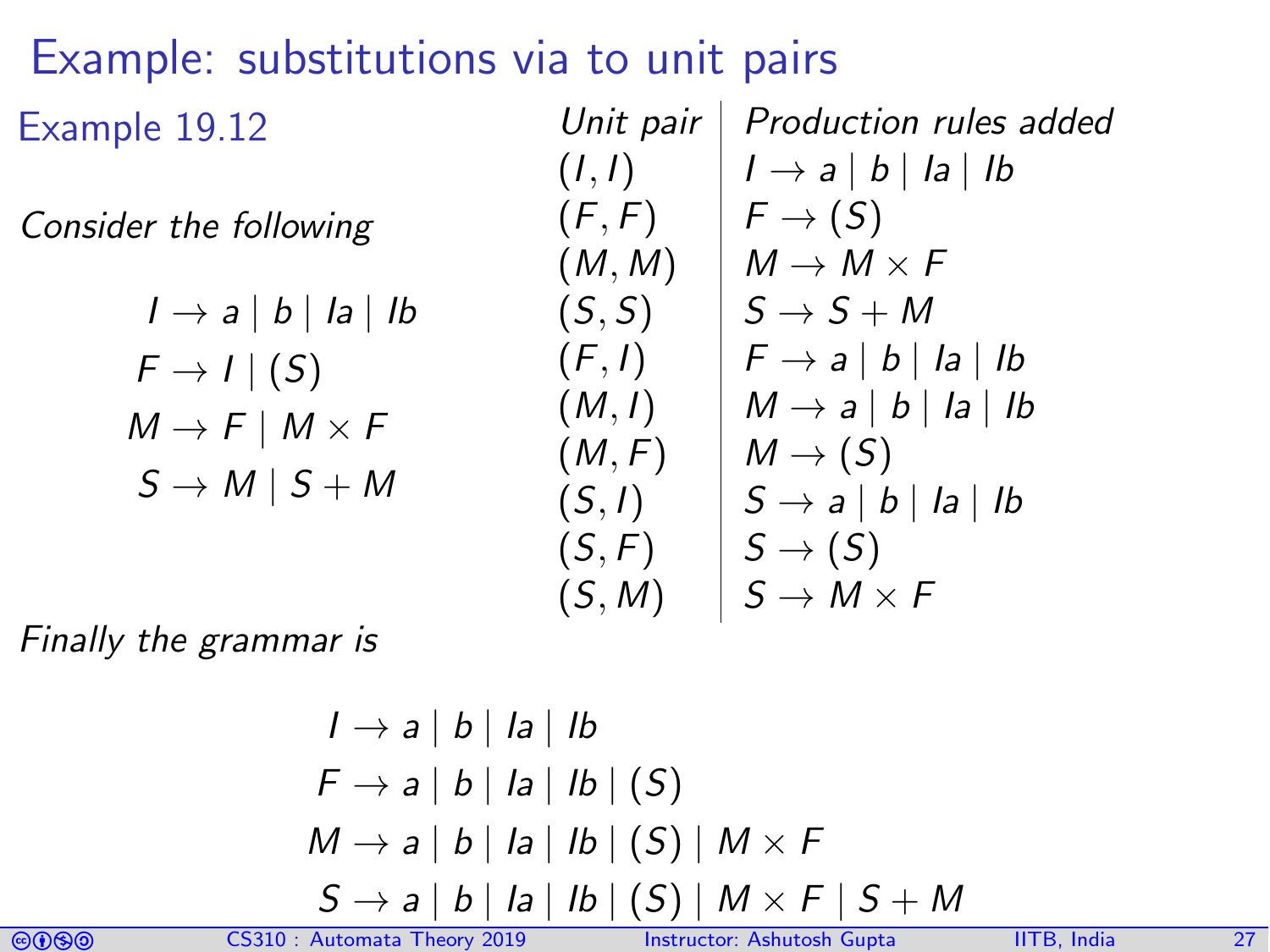### Correctness of transformation

#### Theorem 19.3

If grammar  $G_1$  is obtained from grammar G by the algorithm described eariler for eliminating unit productions, then  $L(G_1) = L(G)$ .

#### Proof.

Skipped in the class, but it is part of the course!

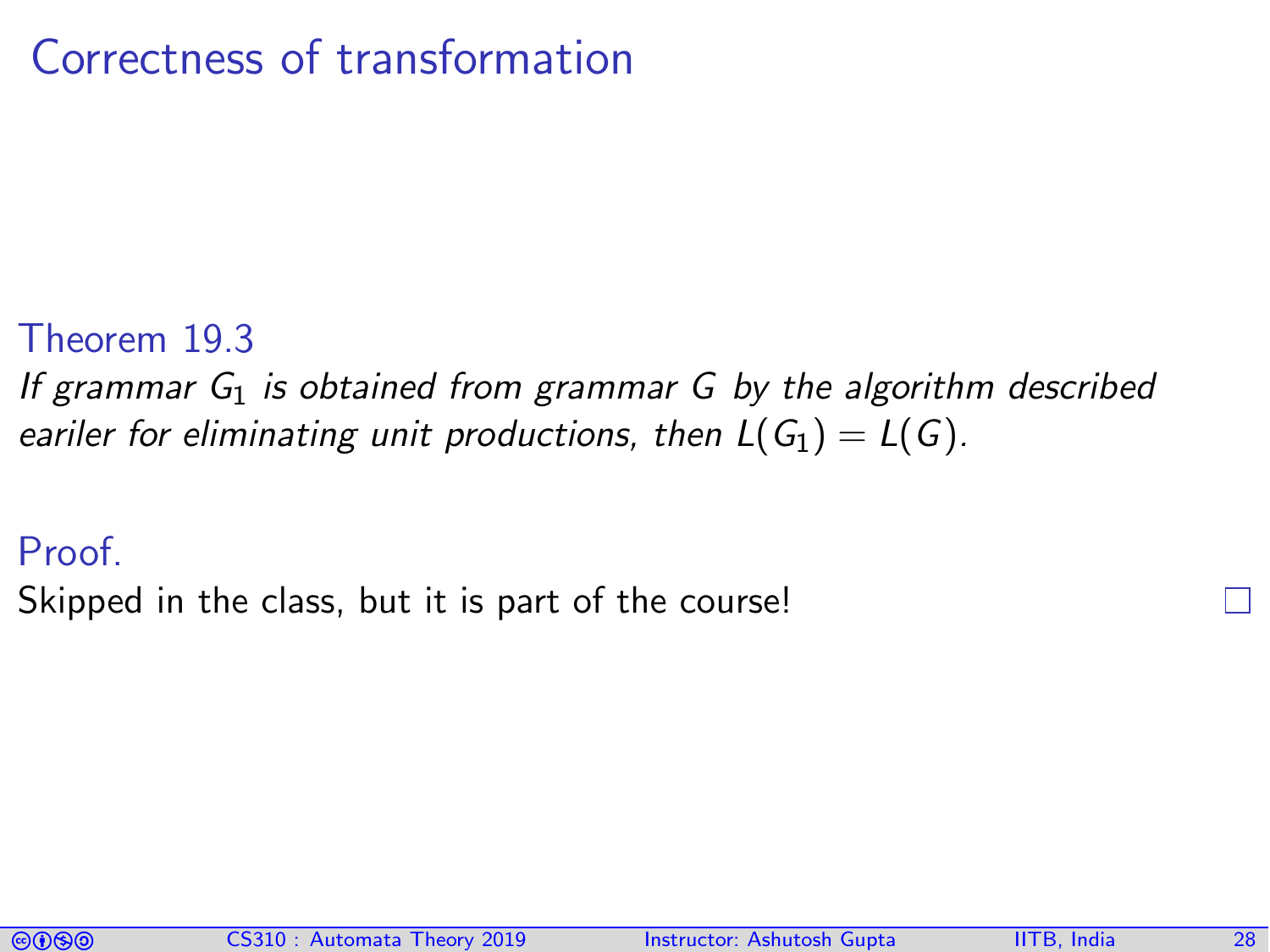# Order of eliminations

We must follow the following order of eliminations.

- Eliminate  $\epsilon$  productions
- Eliminate unit productions
- $\blacktriangleright$  Eliminate useless symbols

#### Exercise 19.13

Why later eliminations do not introduce earlier eliminated forms?

#### Exercise 19.14

Give examples when any other order of elimination reintroduces already eliminated forms?

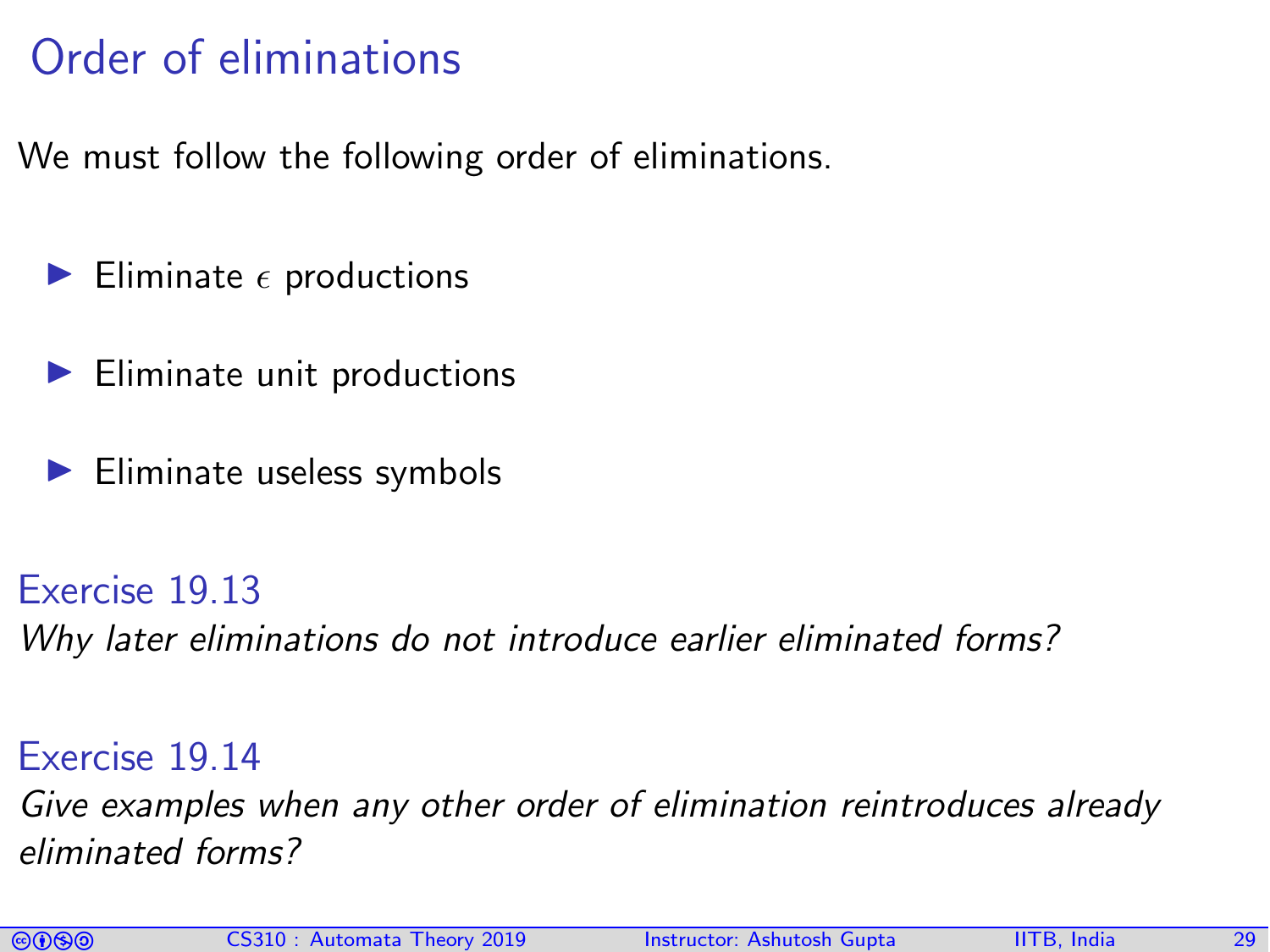# Topic 19.4

### <span id="page-29-0"></span>[Chomsky normal form](#page-29-0)

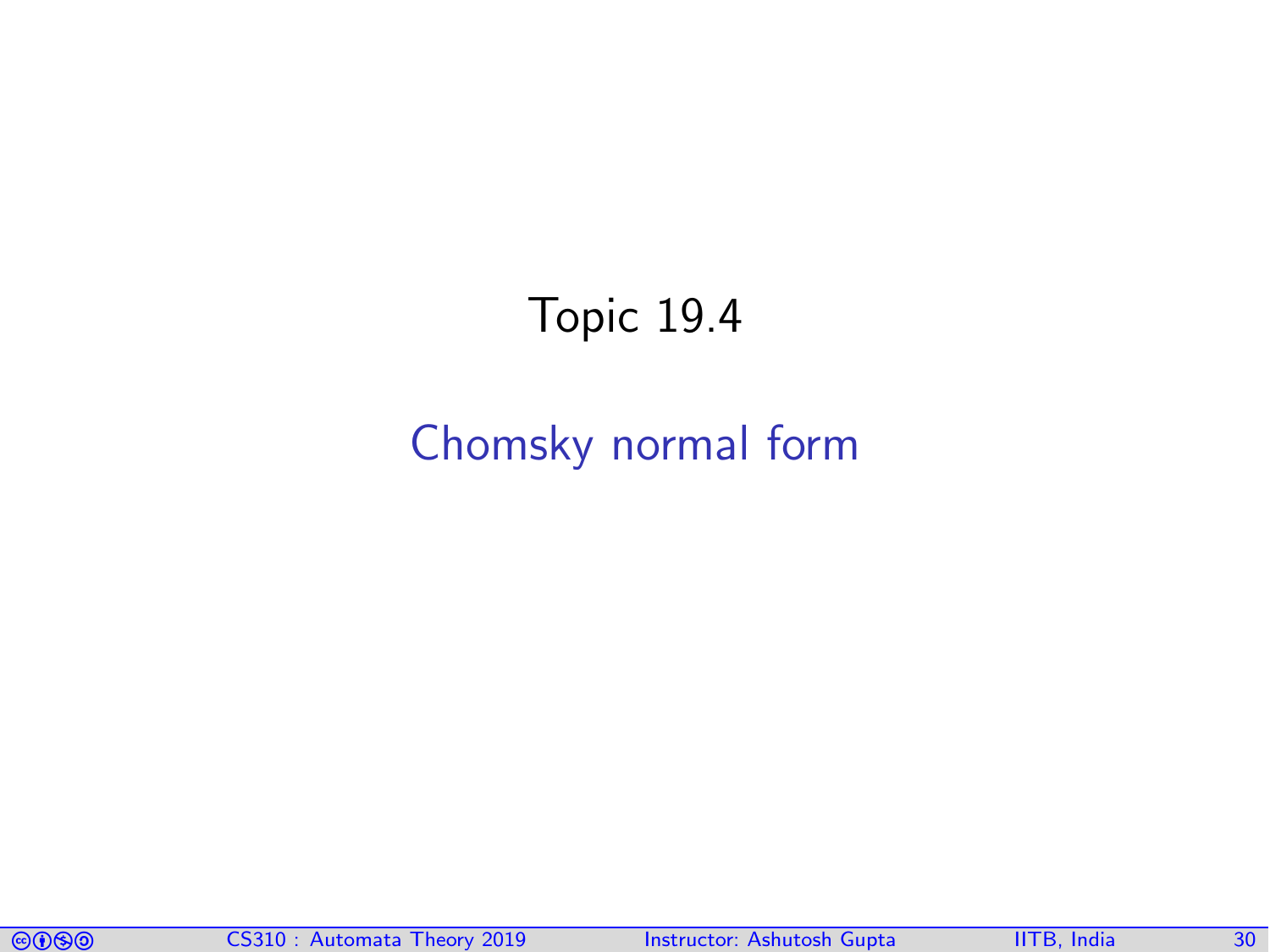# Chomsky normal form (CNF)

#### Definition 19.9

A grammar  $G = (N, T, P, S)$  is in Chomsky normal form if the production rules in P are in either of the following forms.

 $A \rightarrow BC$  or

$$
\blacktriangleright A \to a,
$$

where A, B,  $C \in N$  and  $a \in T$ , and G has no useless symbols.

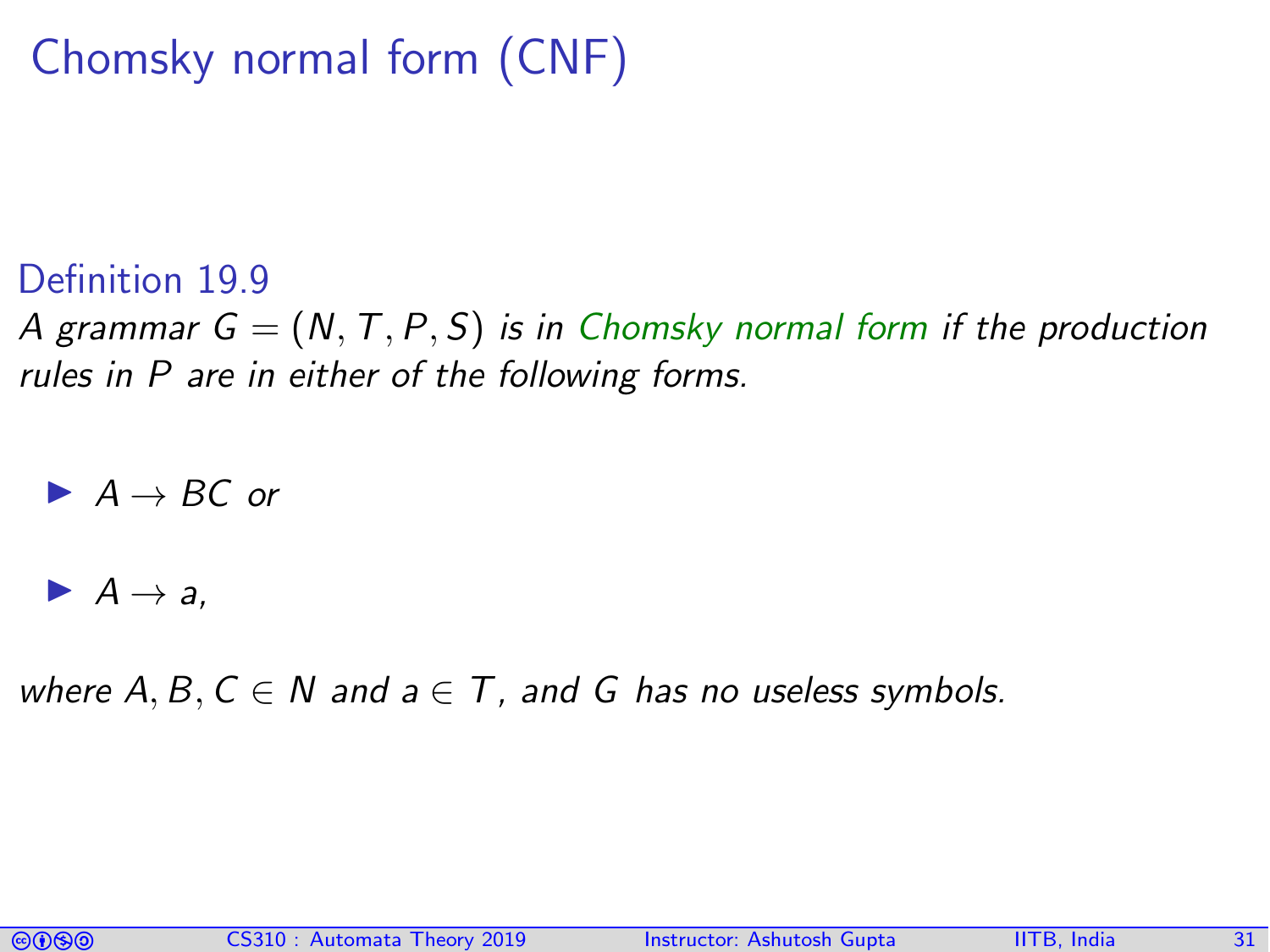## Getting to the CNF

Let us suppose we have applied our earlier eliminations, we will be left with the following two problems in  $A \to \alpha \in P$ 

1.  $|\alpha| > 1$  and  $\alpha$  has terminals

2.  $|\alpha| > 2$ 

Both can be avoided with simple transformations.

Exercise 19.15 How to handle the first problem?

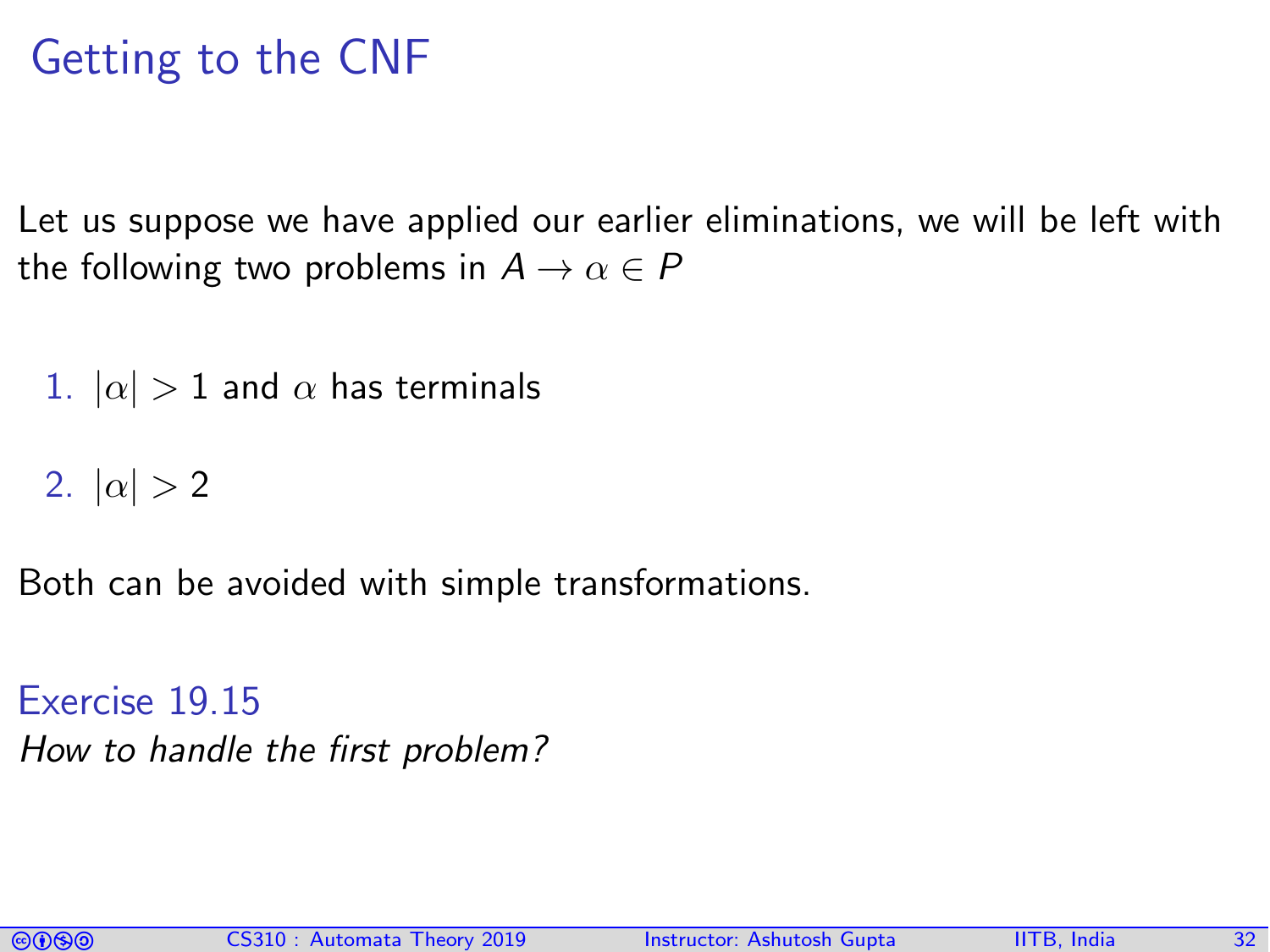### Removing long derivations

Let  $A \rightarrow B_1...B_k \in P$ , where  $k > 2$ .

We replace the rule by the following chain of rules.

 $A \rightarrow B_1 C_1$  $C_1 \rightarrow B_2C_2$ . . .  $C_{k-2} \rightarrow B_{k-1}B_k$ 

where  $C_1, \ldots, C_{k-2}$  are fresh nonterminals.

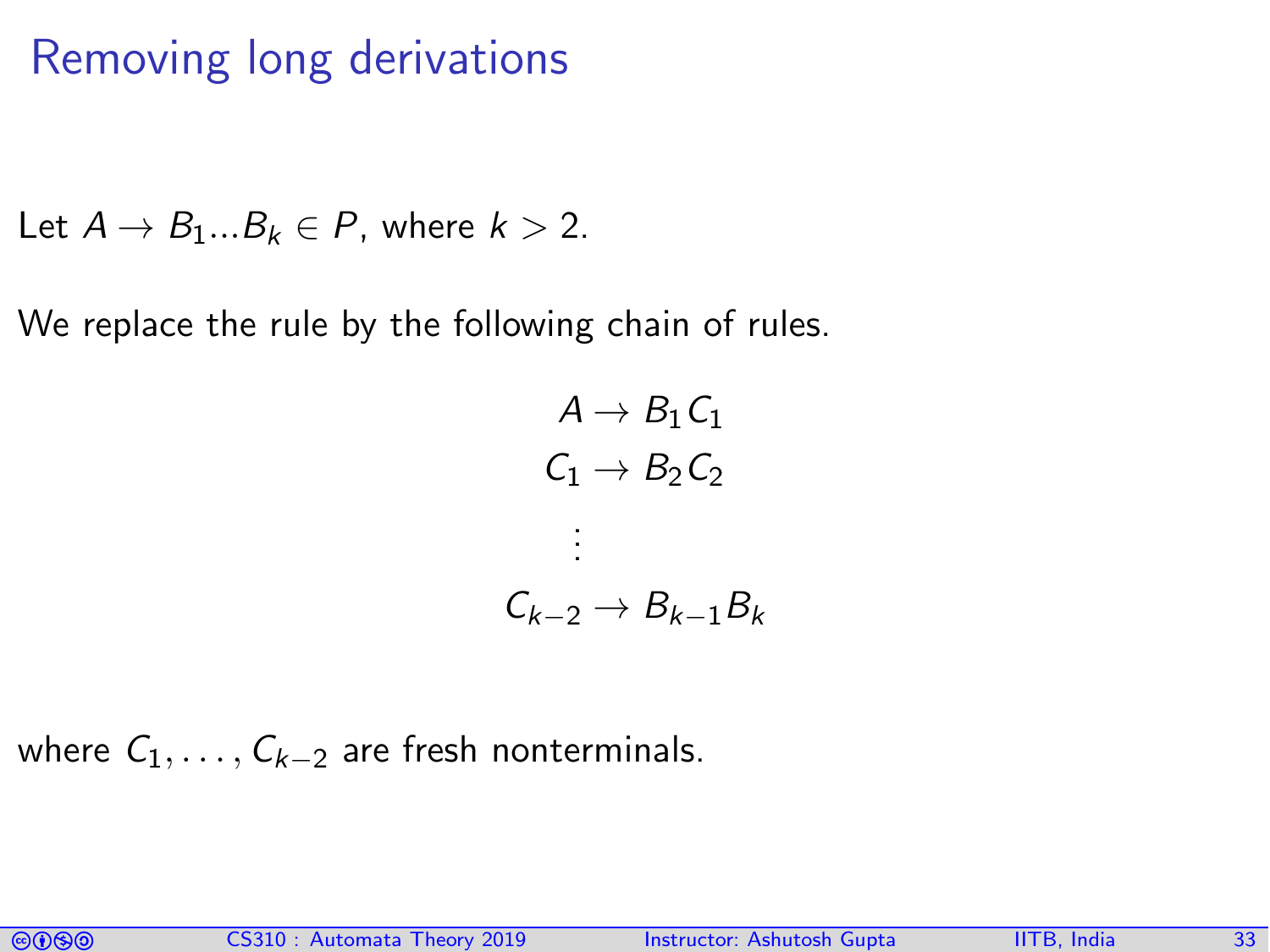Example: CNF step 1. removing terminals Example 19.13

Consider our running example

$$
I \rightarrow a \mid b \mid Ia \mid Ib
$$
  
\n
$$
F \rightarrow a \mid b \mid Ia \mid Ib \mid (S)
$$
  
\n
$$
M \rightarrow a \mid b \mid Ia \mid Ib \mid (S) \mid M \times F
$$
  
\n
$$
S \rightarrow a \mid b \mid Ia \mid Ib \mid (S) \mid M \times F \mid S + M
$$

After removing terminals from non-unit derivations

$$
I \rightarrow a | b | IA | IB
$$
  
\n
$$
F \rightarrow a | b | IA | IB | LSR
$$
  
\n
$$
M \rightarrow a | b | IA | IB | LSR | MTF
$$
  
\n
$$
S \rightarrow a | b | IA | IB | LSR | MTF | SPM
$$
  
\n
$$
A \rightarrow a \qquad L \rightarrow (\qquad T \rightarrow \times
$$
  
\n
$$
B \rightarrow b \qquad R \rightarrow) \qquad P \rightarrow +
$$

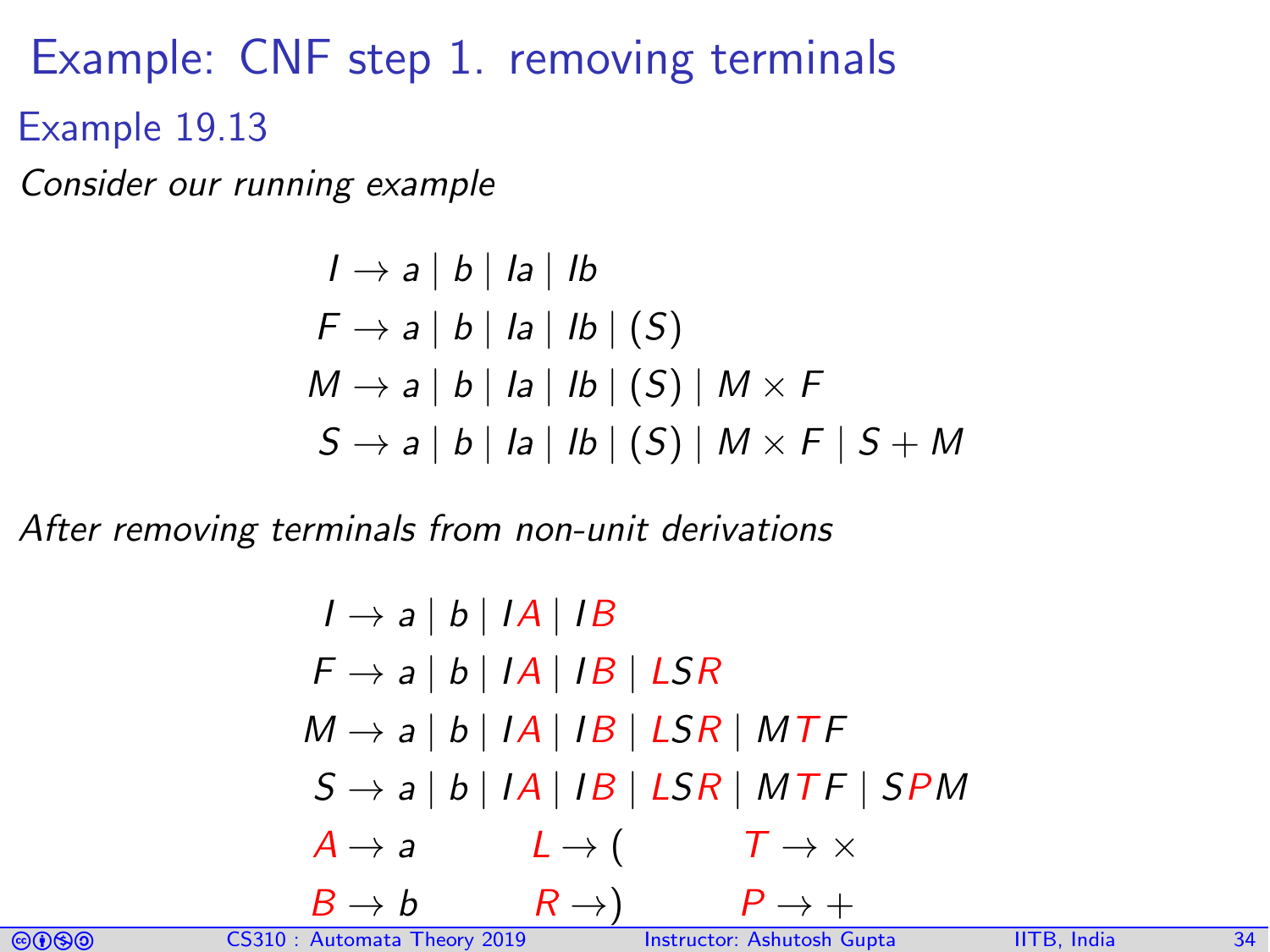Example: CNF step 1. removing long derivations

Example 19.14

After removing long derivations

 $I \rightarrow a \mid b \mid IA \mid IB$  $F \rightarrow a \mid b \mid IA \mid IB \mid LC_1$  $M \rightarrow a \mid b \mid IA \mid IB \mid LC_1 \mid MC_2$  $S \rightarrow a \mid b \mid IA \mid IB \mid LC_1 \mid MC_2 \mid SC_3$  $C_1 \rightarrow SR$  $C_2 \rightarrow TF$  $C_3 \rightarrow PM$  $A \rightarrow a$   $L \rightarrow ($   $T \rightarrow \times$  $B \to b$   $R \to$ )  $P \to +$